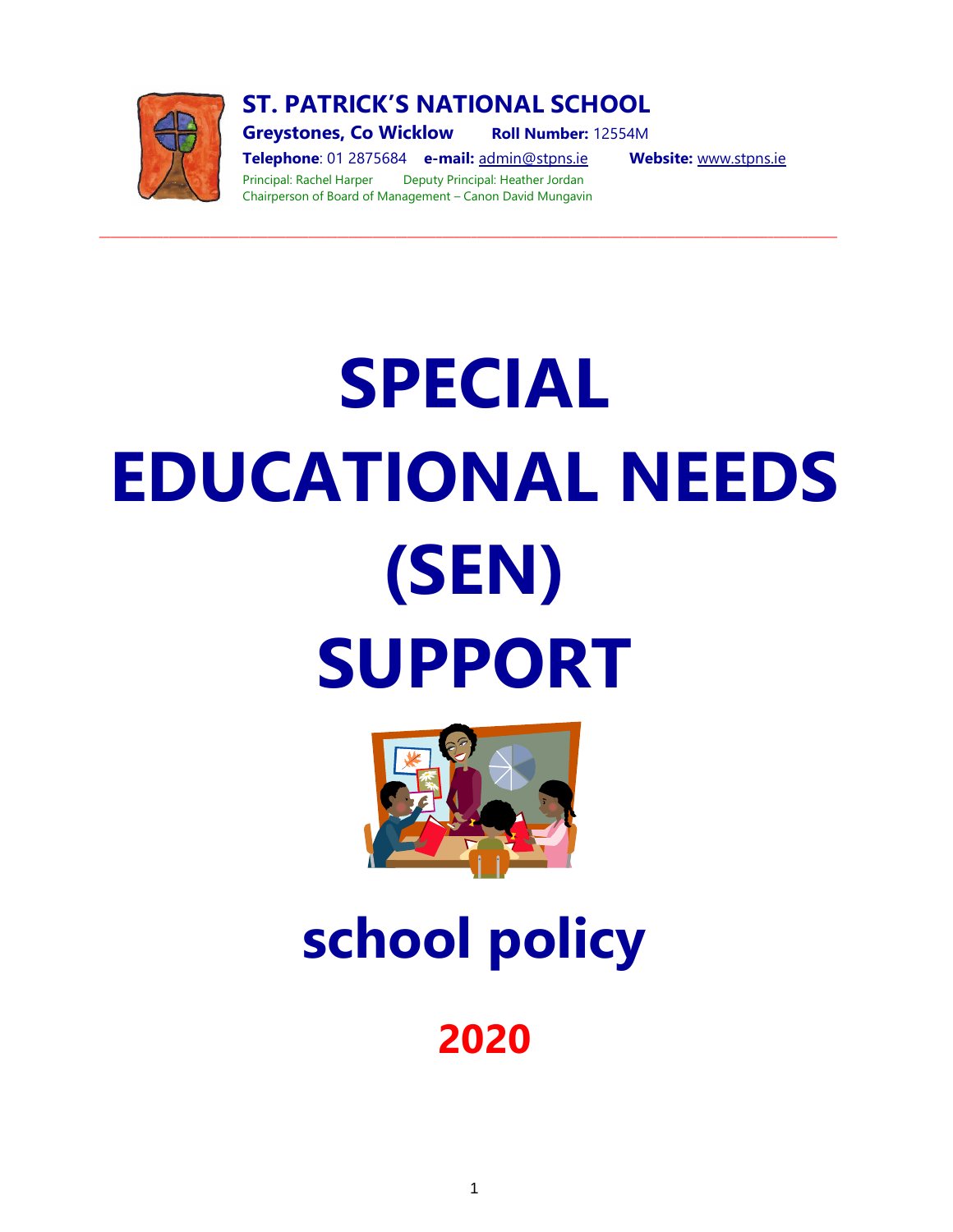# **CONTENTS**

|                                                                              |                                                                                           | 1. Introduction                                                                                              |                       | 3       |  |  |
|------------------------------------------------------------------------------|-------------------------------------------------------------------------------------------|--------------------------------------------------------------------------------------------------------------|-----------------------|---------|--|--|
|                                                                              |                                                                                           | 2. Rationale                                                                                                 |                       | 3       |  |  |
|                                                                              | 3. Relationship to characteristic spirit                                                  |                                                                                                              |                       |         |  |  |
|                                                                              | 4. Aims                                                                                   |                                                                                                              |                       |         |  |  |
|                                                                              | 5. Policy content                                                                         |                                                                                                              |                       |         |  |  |
|                                                                              |                                                                                           | 5.1 Enrolment of children with identified special educational needs                                          |                       | 5       |  |  |
|                                                                              |                                                                                           | 5.2 Provision for children with emerging special educational needs<br>(Staged Approach)                      |                       | 6       |  |  |
|                                                                              |                                                                                           | 5.2.1<br>Stage 1: procedures for the early identification,<br>and addressing of additional educational needs | screening             | 6       |  |  |
|                                                                              |                                                                                           | Stage 2: referral to SEN teacher<br>5.2.2<br>5.2.3<br>Stage 3: consultation or referral for assessment       | to outside specialist | 7<br>8  |  |  |
|                                                                              |                                                                                           | 5.3 Drafting and implementing an Student Support Plan (SSP)<br>5.4 Inclusion                                 |                       | 9<br>11 |  |  |
|                                                                              |                                                                                           | 5.5 SEN support personnel                                                                                    |                       | 12      |  |  |
|                                                                              |                                                                                           | 5.6 Collaboration and communication                                                                          |                       | 13      |  |  |
|                                                                              |                                                                                           | 5.7 Resources                                                                                                |                       | 14      |  |  |
|                                                                              |                                                                                           | 5.8 Transfer to post primary school or to another primary school                                             |                       | 14      |  |  |
|                                                                              | 5.9 Record keeping                                                                        |                                                                                                              |                       |         |  |  |
|                                                                              | 15<br>5.10 Related policies<br>15                                                         |                                                                                                              |                       |         |  |  |
|                                                                              |                                                                                           | 6. Success criteria                                                                                          |                       | 15      |  |  |
|                                                                              |                                                                                           | 7. Ratification and communication                                                                            |                       | 16      |  |  |
|                                                                              |                                                                                           | 8. Implementation                                                                                            |                       | 16      |  |  |
|                                                                              |                                                                                           | 8.1 Roles and responsibilities                                                                               |                       | 16      |  |  |
|                                                                              |                                                                                           | 8.2 Timeframe                                                                                                |                       | 16      |  |  |
|                                                                              |                                                                                           | 9. Review                                                                                                    |                       | 16      |  |  |
|                                                                              |                                                                                           | 9.1 Roles and responsibilities                                                                               |                       | 16      |  |  |
|                                                                              |                                                                                           | 9.2 Timeframe                                                                                                |                       | 16      |  |  |
| Appendix 1 Letters to parents regarding access to supports (templates)<br>17 |                                                                                           |                                                                                                              |                       |         |  |  |
|                                                                              |                                                                                           | <b>Appendix 2</b> Classroom Support Template                                                                 | 21                    |         |  |  |
|                                                                              | Appendix 3 Supporting Learning at Stage 1 (suggested strategies for Class Teachers)<br>22 |                                                                                                              |                       |         |  |  |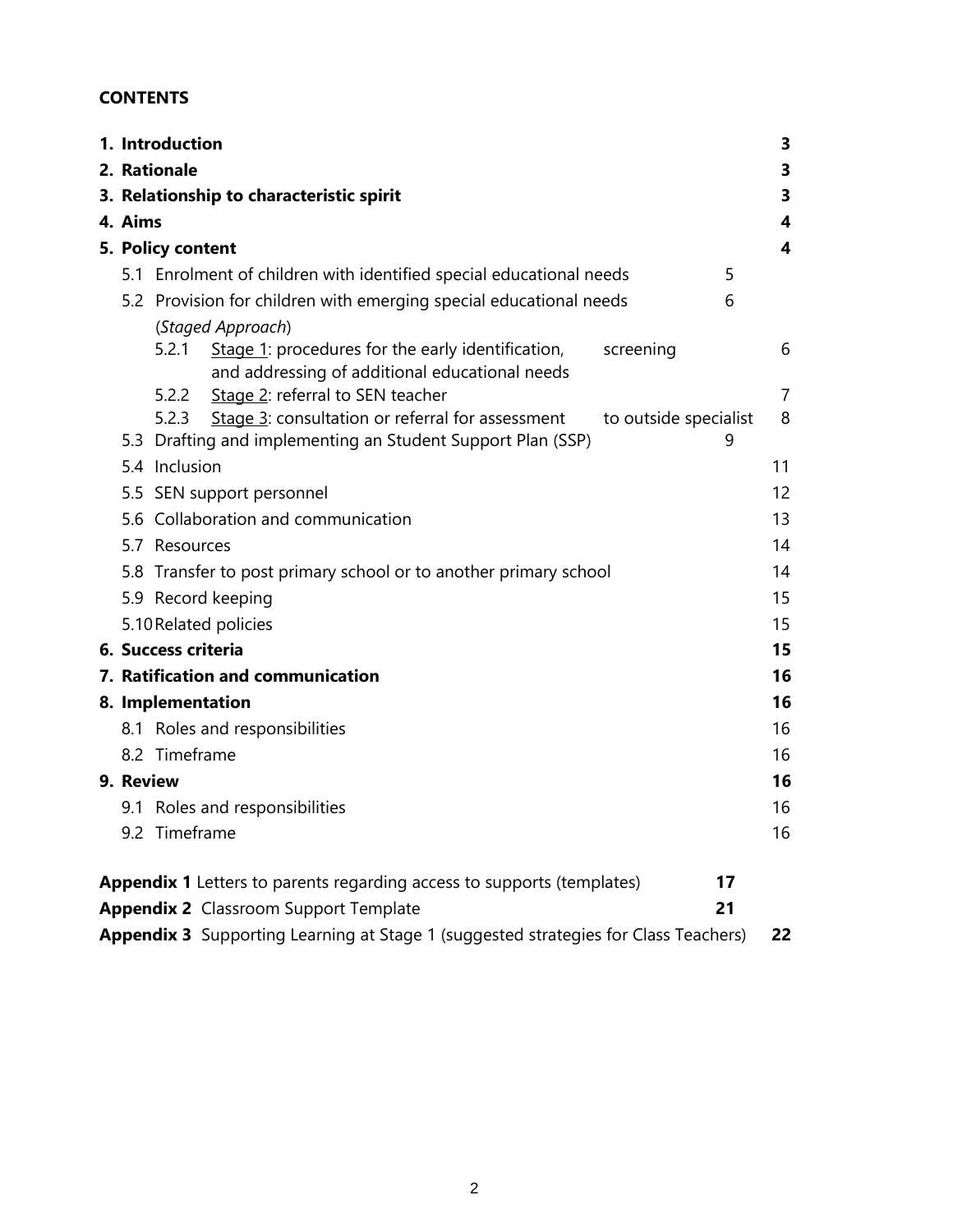# **1. Introduction**

The school's *Special Education Needs (SEN) Policy* was reviewed in 2019/20 following consultation between the Principal, Teachers, Special Needs Assistants, parent representatives and the Board of Management. It was decided to rename the document as the *Special Educational Needs (SEN) Policy.*

In St Patrick's National School, we value the individuality of all our children. We are committed to giving each of them every opportunity to achieve the highest standards within an inclusive, positive setting, offering a broad and balanced curriculum and with high expectations for all the children, where the achievements, attitudes and wellbeing of all our pupils matter.

# **2. Rationale**

In the context of the school's promotion of the individuality of all our pupils, irrespective of ethnicity, attainment, age, disability, gender or background, this policy was devised in order to record the school strategy in catering for pupils with special educational needs, to comply with legislation and Department of Education and Skills circulars and to streamline the provision of support for pupils with special educational needs thereby making the maximum use of the resources available to the school.

- Supports provided to pupils with special educational needs will be based on identified needs and be informed by regular reviews of progress (in consultation with parents and pupils) as outlined in the Continuum of Support Guidelines
- The class teacher has primary responsibility for the progress and care of all pupils in the classroom, including pupils with special educational needs
- Pupils with the greatest levels of need will have access to the greatest level of support, and whenever possible, these pupils will be supported by teachers with relevant expertise who can provide continuity of support

#### **3. Relationship to the characteristic spirit of the school**

This policy is in line with the school's *Mission Statement*.

#### Individuality

Uniqueness is valued through each child's personality, intelligence and developmental potential. Throughout the curriculum and beyond, individual talents, interests and potential are recognised, encouraged and celebrated, while children are taught the value of mutual support and encouragement. In addressing the individual needs of each child, teachers endeavour to support and help those who find achievement to be more challenging.

#### Educational proficiency

Pupils are encouraged to reach their full educational potential, by developing intellectual skills combined with a spirit of enquiry and the capacity to analyse issues critically and constructively, while developing expressive, creative and artistic abilities. Children are encouraged to be active in their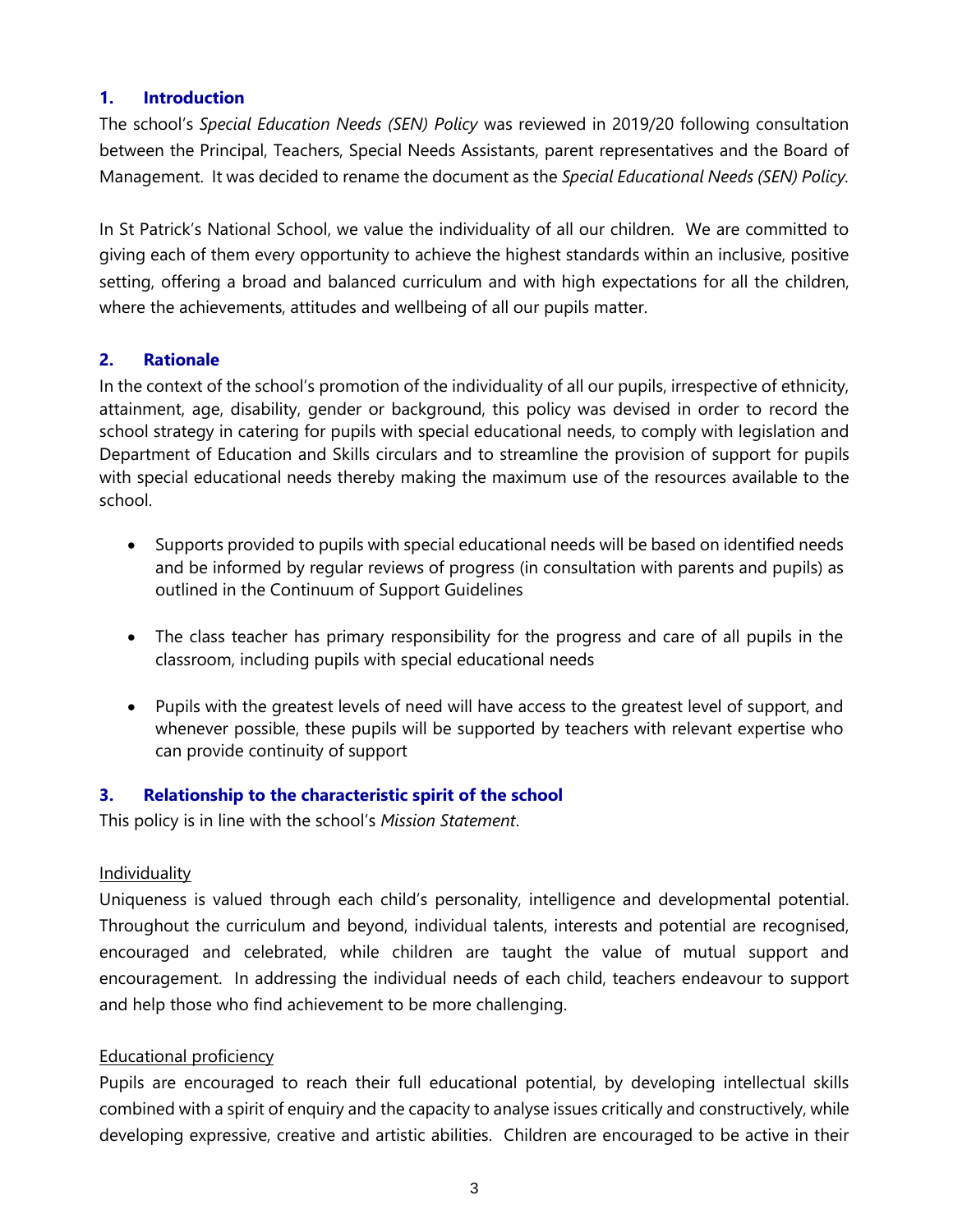own learning. Pupils' achievements and development are constantly monitored and assessed throughout the school and regular parent/teacher consultation is promoted. Children's additional needs are prioritised and given the maximum possible attention.

# **4. Aims**

Through the implementation of this policy, St Patrick's NS aims:

- to be an inclusive school, which enables all pupils (irrespective of ability, ethnicity, attainment, age, disability, gender, or background) to avail of, and benefit from, a curriculum suitable for their ability level;
- to clarify procedures and practices to be followed in relation to supporting the learning of pupils with special educational needs (SEN);
- to outline the level of assessment, teaching and other resources to be made available by the school system to meet the needs of pupils with SEN;
- assist parents in making an informed decision in relation to the enrolment of their children with SEN in the school;
- establish communication structures for the involvement of all the partners in the education of pupils with SEN.

# **5. Policy content**

This policy is laid out as follows:

- 5.1 Enrolment of children with identified special educational needs
- 5.2 Provision for children with emerging SEN (the Staged Approach)
	- 5.2.1 Stage 1 procedures for the early identification, screening and addressing of SEN
	- 5.2.2 Stage 2 referral to SEN teacher
	- 5.2.3 Stage 3 consultation or referral for assessment to outside specialist/s
- 5.3 Drafting an implementing a Student Support Plan
- 5.4 Inclusion
- 5.5 Deployment of staff
- 5.6 Collaboration and communication
- 5.7 Resources
- 5.8 Transfer to post primary school or to another primary school
- 5.9 Record keeping
- 5.10 Safe Guarding
- 5.11 Related policies, which include *Code of Behaviour*; *Anti-Bullying Policy*; *Assessment Policy* and *Equality of Access and Participation Policy*.

# **5.1 Enrolment of children with identified special educational needs (SEN)**

(ref *Enrolment Policy*)

Legislation that is relevant to this policy includes: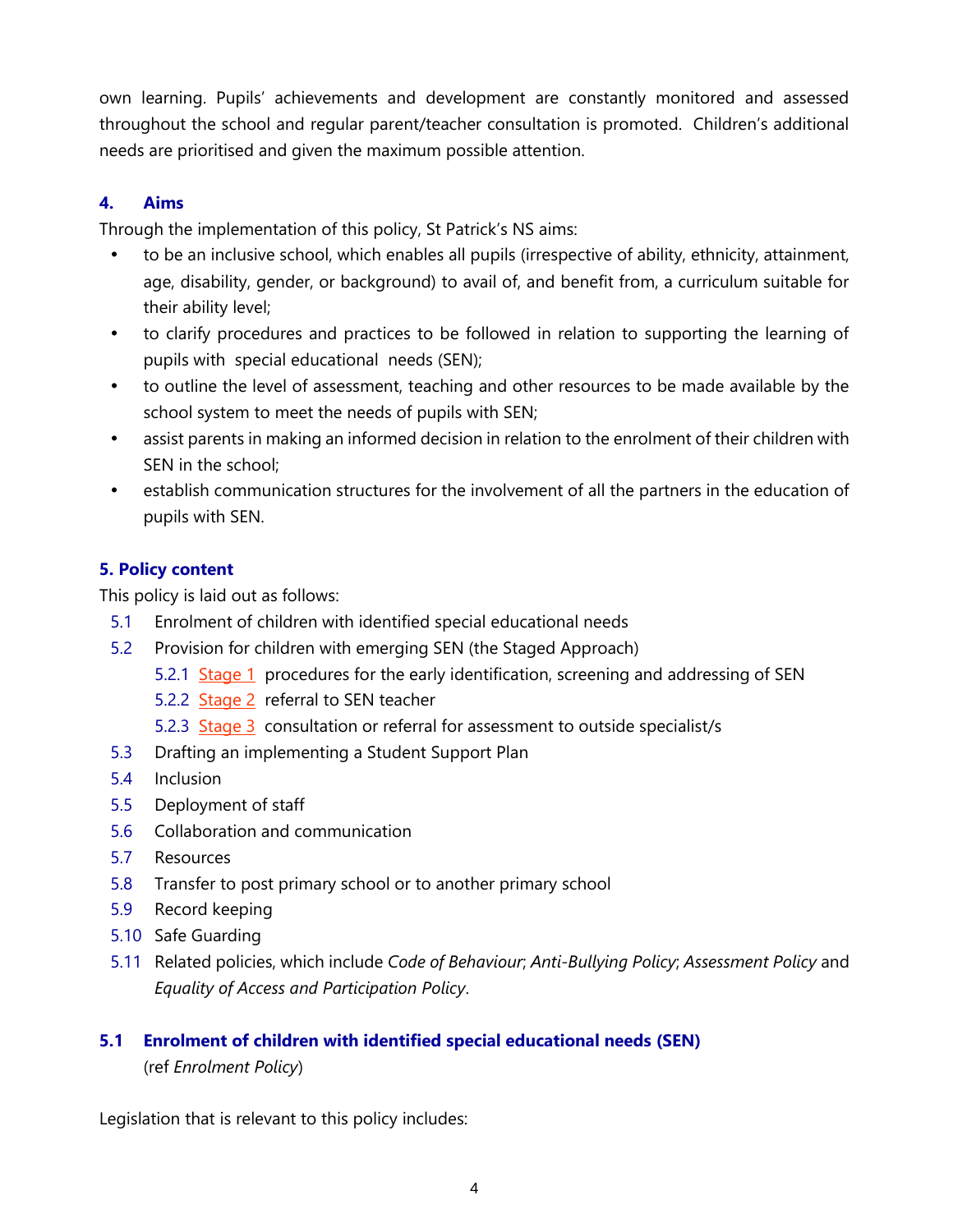The *Education for Persons with Special Educational Needs (EPSEN) Act (2004), Section 3* provides that: "A child with special educational needs shall be educated in an inclusive environment with children who do not have such needs unless the nature or degree of those needs of the child are such that to do so would be inconsistent with -

a) the best interests of the child as determined in accordance with any assessment carried out under this Act, or

b) the effective provision of education for children with whom the child is to be educated."

# The *Education Act (1998), 15.2 (d)* states that:

"A board shall... publish the policy of the school concerning admission to and participation in the school, including the policy of the school relating to... the participation of students with disabilities or who have other special educational needs, and ensure that as regards that policy, principles of equality and the rights of parents to send their children to a school of the parents' choice are respected..."

Prior to enrolment at St Patrick's National School, it is essential that all parties involved meet to discuss the child's individual needs. The school makes every effort to become acquainted with a child's additional needs by endeavouring to:

- facilitate meetings between the child's parents, Principal, Class Teacher, SEN staff and the NCSE Special Educational Needs Officer (SENO), as appropriate;
- obtain copies of reports, assessments, etc from parents, SENO, previous school;
- engage with SENO, psychologists, psychiatrists, speech therapists, occupational therapists and/or other specialists or agencies, as appropriate.

To ensure a smooth transition into the school for both the pupil and the school, some or all of the following steps are followed, as appropriate:

- parental visit(s) to the school
- pupil visit(s) to the school
- staff visit(s) to special school/ unit
- awareness-raising to school personnel regarding inclusion
- liaison with SENO
- arrangements for provision of adequate mobility and care needs for individual child within the resources available, should the need arise.

# **5.2 Provision for children with emerging special educational needs (Staged Approach)**

The decision must be made as to whether the child should receive support at the level of Stage 1, Stage 2 or Stage 3 of the Staged Approach (ref *Special Education Circular 02/05, Appendix 3* and *Special Educational Needs, a Continuum of Support - Guidelines for Teachers, NEPS, 2007*)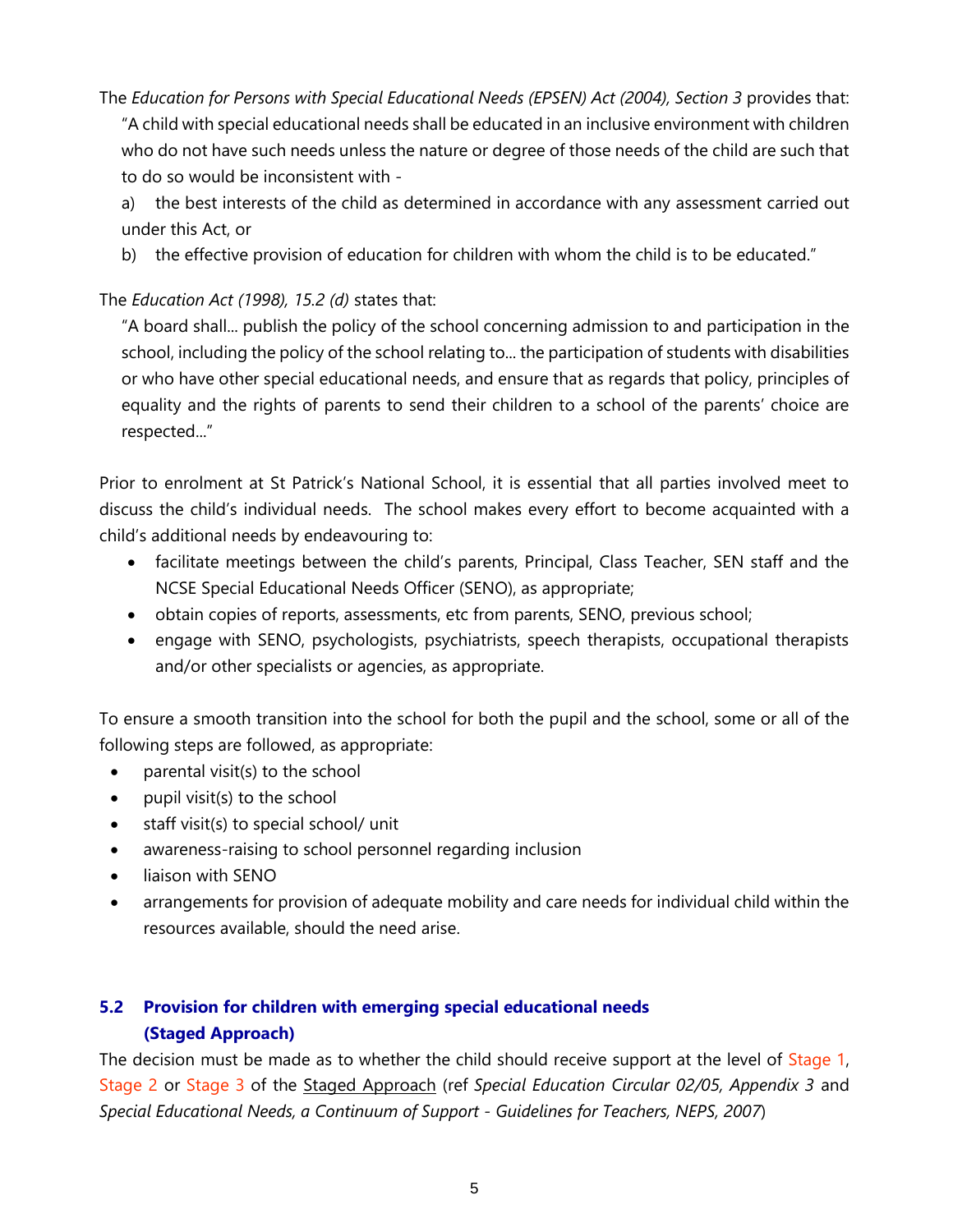# Early Intervention

In order to maximise opportunities to identify SEN at the earliest possible opportunity, the school follows a programme of Early Intervention with the junior classes. (Junior Infants  $-2<sup>nd</sup>$ ) This allows for additional teaching resources to strengthen station teaching approaches which target the promotion of language, literacy and numeracy skills. All pupils initially avail of this additional support (re appendix x for general Parental Permission Letter). From (usually) the second term of Junior Infants more specific intervention may be required for some pupils. Stage 1 Classroom Support will be put in place.

# **5.2.1 Stage 1 (Classroom Support)**

# **Procedures for the early identification, screening and addressing of special educational needs**

The triggers for this intervention could be;

- The child makes little or no progress even when teaching approaches are directed at an identified area of weakness
- The child shows signs of difficulty in developing literacy and numeracy skills, which result in poor attainment
- Persistent emotional or behavioural difficulties which do not respond to behaviour management techniques used by the school
- Has sensory or physical difficulties
- Has communication and/ or relationship difficulties

The Junior Infant class teacher initially discusses their concerns with the child's parents, completes a Stage One Classroom Support form and monitors the intervention for an agreed period. The success of the classroom support plan should be reviewed regularly, with appropriate parental involvement. If concern remains after reviewing and monitoring, intervention may move on to Stage 2.

A Student Support File (on Aladdin) will be opened during the  $3<sup>rd</sup>$  term for those pupils only who will continue receiving additional support in Senior Infants.

The special educational needs of some children, including new entrants to the school, may not be apparent until they are in more senior classes. As before, when a class teacher identifies a child who requires interventions that are ADDITIONAL TO or DIFFERENT FROM those provided as part of the school's usual differentiated curriculum, then the teacher discusses their concerns with the child's parents, opens a Student Support File and begins Stage One Classroom Support intervention.

Results gathered from tests are used in helping to identify pupils with SEN.

The school adheres to a variety of assessment practices outlined in the NCCA's *Guidelines for Assessment*. Teachers administer screening measures, which may include teacher-designed screening checklists and profiles, review of work portfolios, norm-referenced tests and behavioural checklists where appropriate from Senior Infants upwards.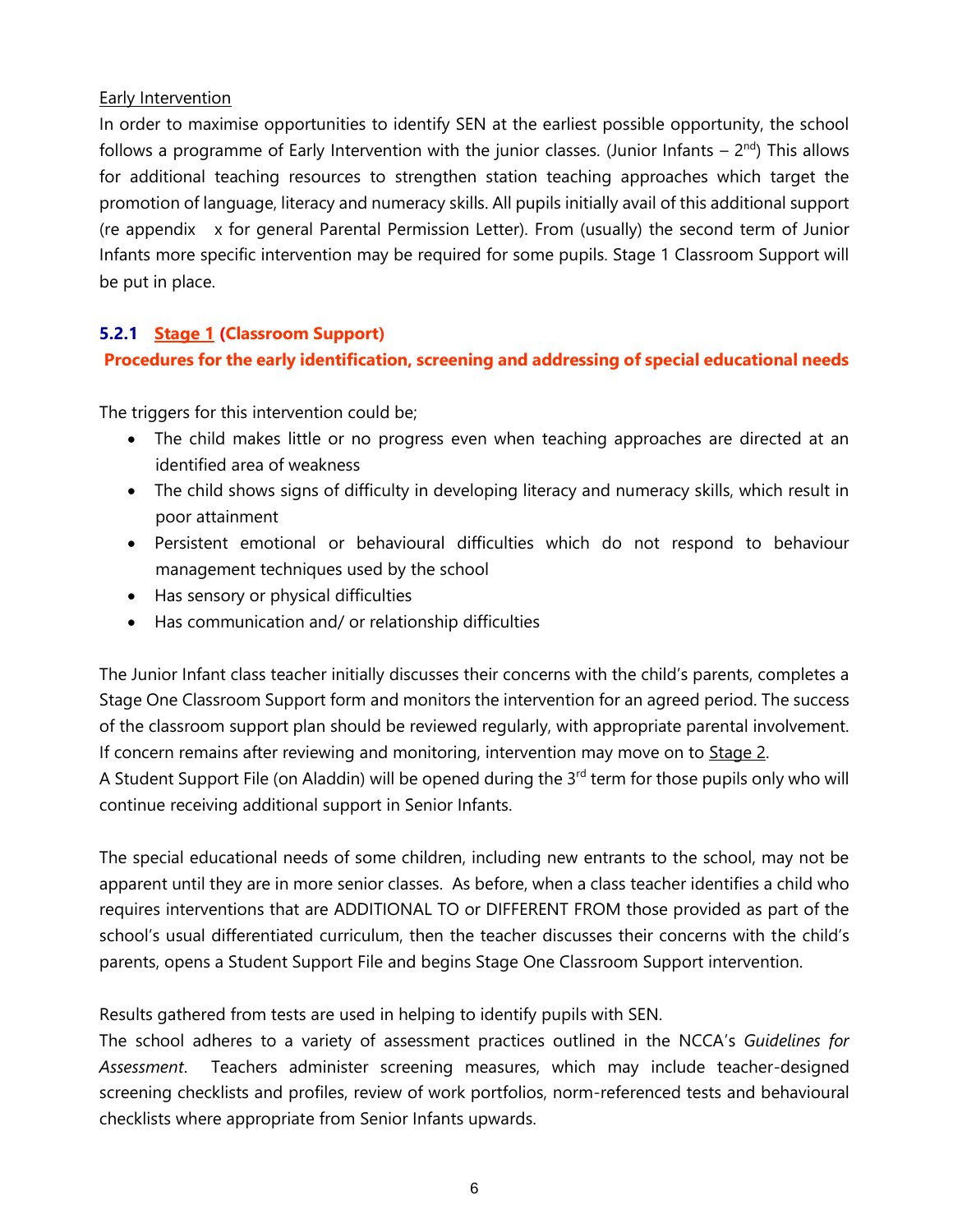Diagnostic teaching, screening and assessment/diagnostic measures used in the school may include:

- Class Teacher and SET observation
- administration of *Belfield Infant Assessment Profile (BIAP)* (Junior Infants pupils whose overall performance is of concern)
- administration of *Bracken (Receptive and Expressive) Tests* (Senior Infants)
- annual mid-year administration of *Middle Infants' Screening Test* (Senior Infants) or T2R)
- annual administration of *Drumcondra Test of Early Numeracy* (beginning of 1<sup>st</sup> Class)
- annual administration in May of standardised school tests
	- − *Drumcondra Test of Early Literacy (DTEL)* (Senior Infants)
	- − *Drumcondra Primary Reading Test DPRT)* (1st 6 th Class)
	- − *Drumcondra Primary Spelling Test (DPST)* (1st 6 th Class)
	- − *Drumcondra Primary Mathematics Test (DPMT)* (1st 6 th Class)
- administration 3 times per year (December, March/April, June) of *Ballard and Westwood Tables*  Test  $(2^{nd} – 6^{th}$  Class),
- annual administration of *Non-Reading Intelligence Test new version (NNRIT)* (2<sup>nd</sup> Class, new entrants and /or child about whom there may be concerns)
- administration of *Non-Reading Intelligence Test 'old' version (NRIT)* (sometimes requested by NEPS psychologist, prior to formal assessment)

# **5.2.2 Stage 2 (Classroom Support Plus)**

# **Referral to Special Education (SET) Teacher**

Following the screening procedures and consultation with the Class Teacher and parents, the SEN Teacher will proceed with the administration of diagnostic tests. These may consist of:

- *YARC: York Assessment of Reading for Comprehension (Early Reading)*
- *YARC: York Assessment of Reading for Comprehension (Passage Reading)*
- *Neale Analysis of Reading Ability*
- selected *Daniels and Diack Tests*
- *Aston Index Phonemic Awareness Test*

Other pupils who require intervention at Stage 2 School Support are those who in the past were eligible for supplementary teaching by the Special Educational Teacher (with priority been given to pupils whose achievement is at or below the 12<sup>th</sup> percentile on standardised tests of Reading or Mathematics). Assessment will also identify children with exceptional ability, for whom support will include differentiated learning opportunities and challenging tasks within the mainstream classroom and for homework. The school is aware that some pupils may present with 'dual exceptionality', ie a child who is exceptionally able but has additional learning difficulties or a disability that can make it difficult to identify their high intellectual ability.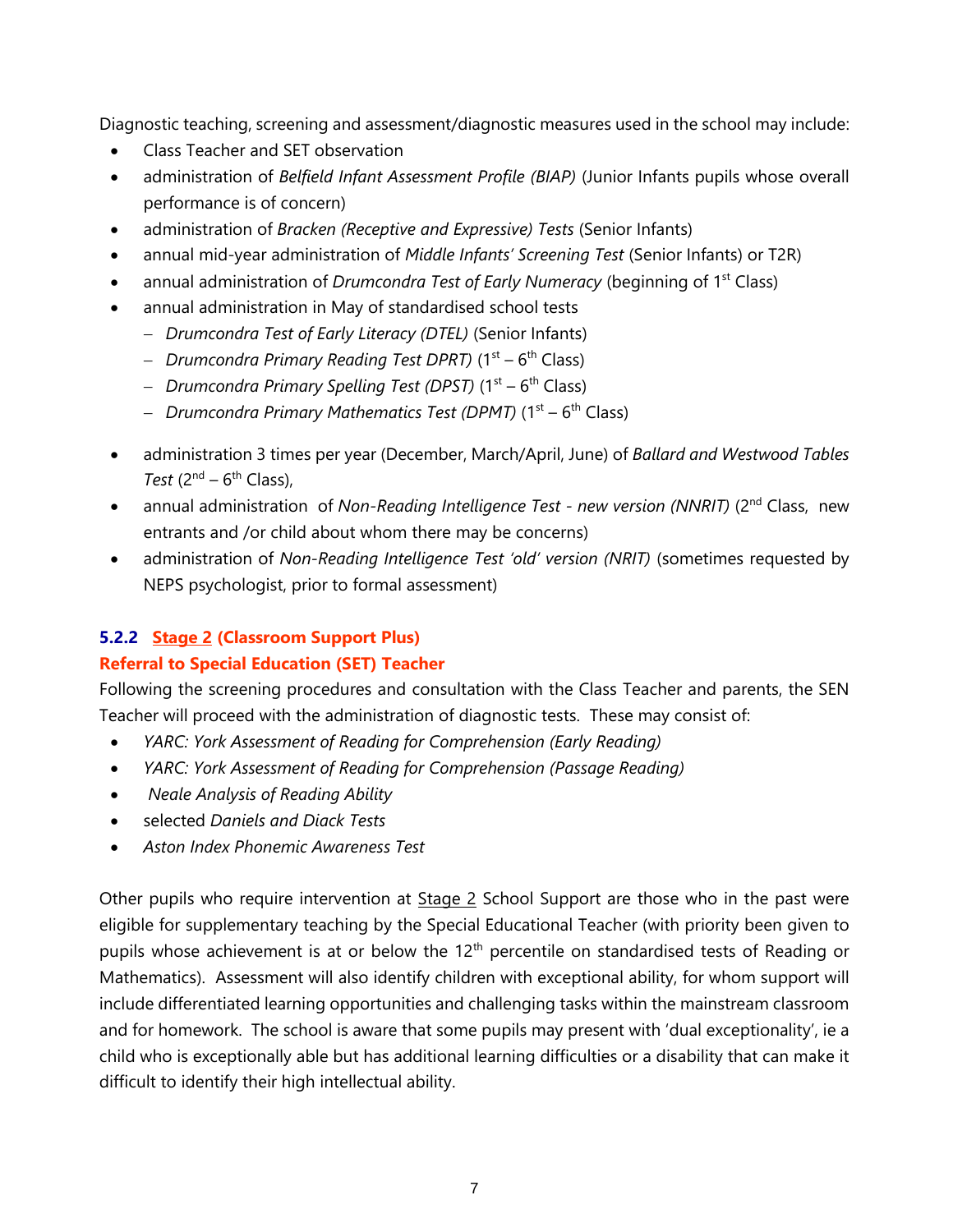Support at Stage 2 is offered through

- in-class support
- withdrawal for small group support
- withdrawal for individual support.

A Student Support Plan (classroom support plus) must be completed for each child at Stage 2, usually at the beginning of the school year and is reviewed again early in the New Year (usually February).

The responsibility for the preparation of the SPP lies with the SET teacher in collaboration with the Class Teacher, parents, SNAs and outside specialists and/or agencies if relevant. A copy of the SPP is kept in the Student Support Folder of the relevant class. This folder is stored securely in the classroom and passes on to the incoming teacher the following year. A copy of the SSP may be given to the parents of the pupil and it will also be kept in the Student's Support File on Aladdin. In addition to the SSP, monthly forward planning, in weekly format (done in consultation with the Class Teacher), and monthly progress reports based on the planning, will be in place.

# **5.2.3 Stage 3 (School Support Plus)**

# **Consultation, or referral for assessment to outside specialist**

Pupils who are considered to require support at Stage 3 include:

- children who have significant special educational needs and who have been identified as being at Stage 3 through the application of the Staged Approach to intervention;
- children who have significant special educational needs arising from high-incidence disabilities (borderline mild general learning disability, mild general learning disability, and specific learning disability).

An Information booklet for Parents of children and young people with Special Educational Needs is available here: [https://ncse.ie/wp-content/uploads/2019/07/Web-Ready-03178-NCSE-Children-SEN-](https://ncse.ie/wp-content/uploads/2019/07/Web-Ready-03178-NCSE-Children-SEN-InfoBook-Parents2-Proof17-VISUAL-ONLY.pdf)[InfoBook-Parents2-Proof17-VISUAL-ONLY.pdf](https://ncse.ie/wp-content/uploads/2019/07/Web-Ready-03178-NCSE-Children-SEN-InfoBook-Parents2-Proof17-VISUAL-ONLY.pdf)

The class teacher, SET and/or Principal will consult with the parents to explain the assessment services and options available to their child – both public and private. Some assessments (eg educational psychological assessments by NEPS) will take place in an appropriate setting in the school, while others may take place in a local HSE clinic or elsewhere.

In the event of limited availability of assessments through NEPS, priority will be agreed through consultation between the relevant teachers, the Principal and the NEPS psychologist.

If parents decide that they would prefer to take their child to a private specialist to avoid the long waiting lists of the public system, the responsibility lies with them to arrange assessment.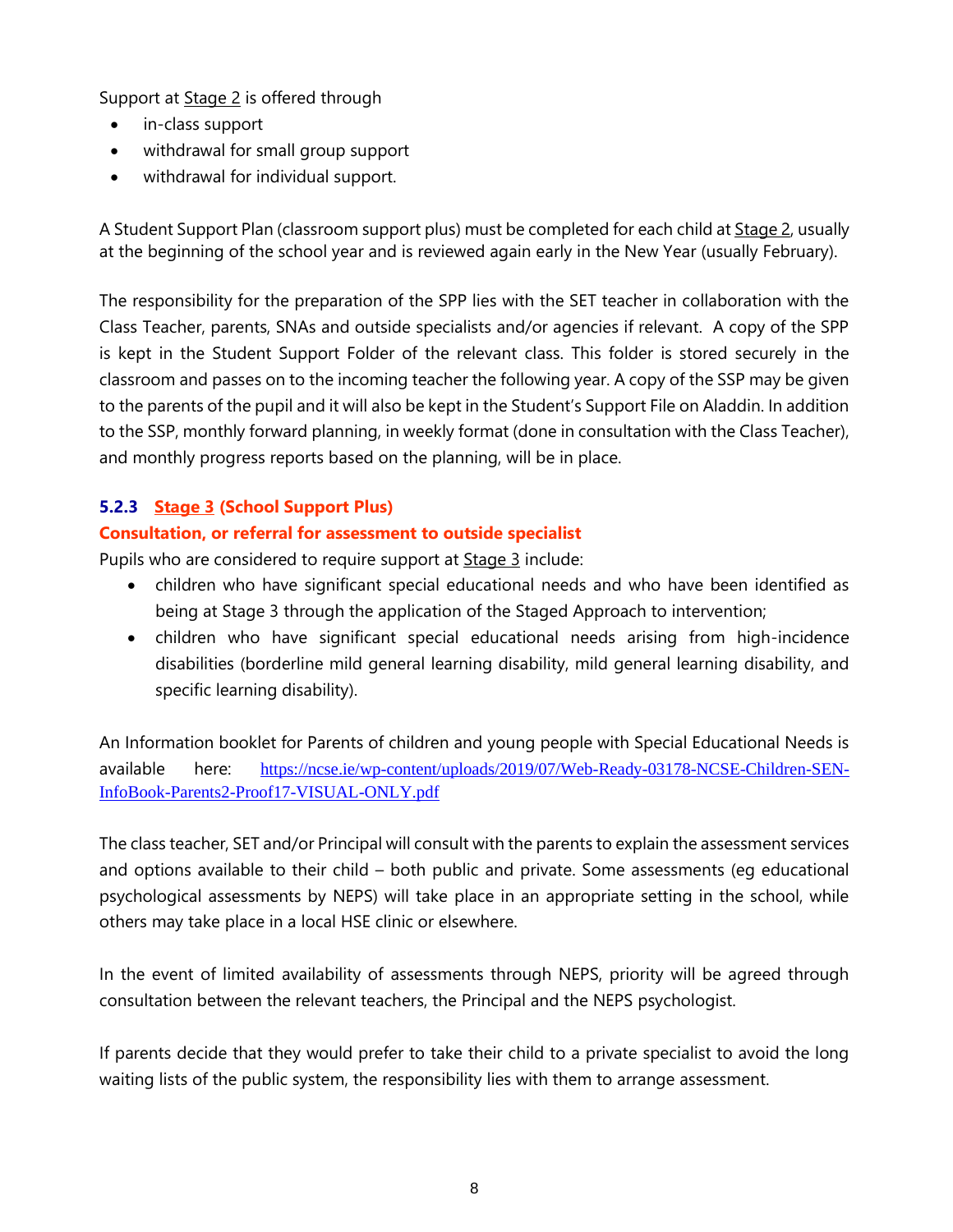Parents who do not agree to a referral will be asked to complete a form stating that they do not wish to have their child referred for assessment at that time.

# **5.3 Drafting and implementing a Student Support Plan (formerly IEP)**

The SSP serves two main purposes (*Lerner*, 2005):

- to provide a written plan or statement for a particular pupil, providing specific educational objectives for the individual student
- as a management tool for the entire assessment/teaching process.

Identification of strengths is based on teacher, SNA and parent observation, and may include pupil participation as appropriate.

Needs analysis is based on assessment reports (eg psycho-educational, occupational therapy, speech and language), teacher, SNA, parent and pupil input.

Each SET teacher will use an agreed format for the SSP under the following headings:

- Student's Strength and Interests
- Priority concerns
- Possible reasons for concerns
- Targets for the student
- Strategies to help the student achieve the targets
- Care Plan (if relevant)
- Staff involved
- Resources needed
- Home targets for the student

A SSP (School Support Plus) must be completed for each child at Stage 3 at the beginning of the school year. It will be monitored through teacher observation, planning, and progress records, as well as through the Class Teacher's, pupil's and parents' feedback. A detailed review will take place early in Term 2, at which time parents are invited to discuss their child's progress.

The responsibility for the preparation of the SPP lies with the SET teacher in collaboration with the Class Teacher, parents, SNAs and outside specialists and/or agencies. A copy of the SSP is kept in the Student Support Folder of the relevant class. This folder is stored securely in the classroom and passes on to the incoming teacher the following year. A copy of the SSP may be given to the parents of the pupil and it will also be kept in the Student's Support File on Aladdin. In addition to the SSP, monthly forward planning, in weekly format (done in consultation with the Class Teacher), and monthly progress reports based on the planning, will be in place.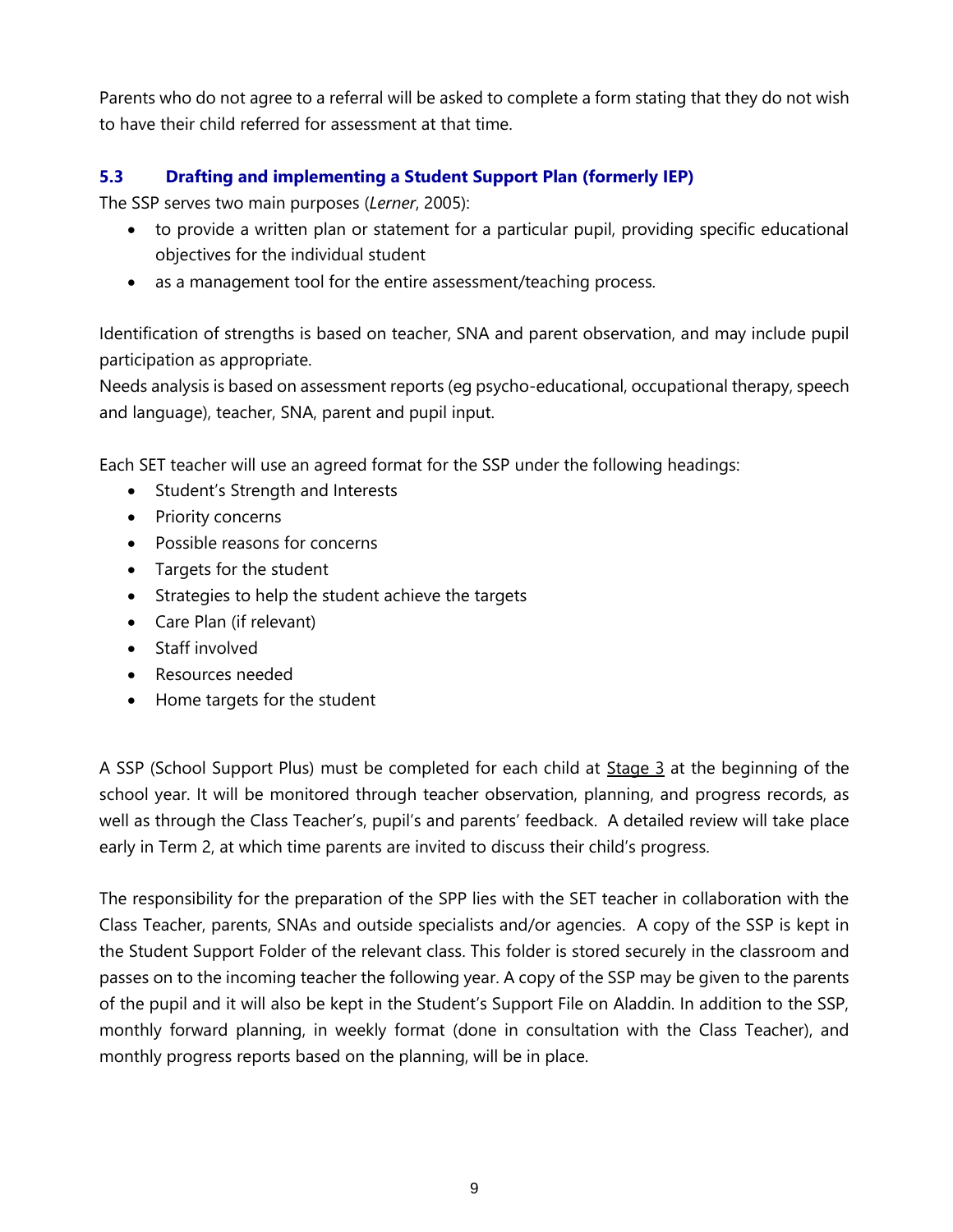| <b>Process</b>                     | Table 1: Identification of Educational Needs through the Continuum of Support                                                                                                                                                                                                                                                                                                                                                                                                                                                                                                                                                                                   |
|------------------------------------|-----------------------------------------------------------------------------------------------------------------------------------------------------------------------------------------------------------------------------------------------------------------------------------------------------------------------------------------------------------------------------------------------------------------------------------------------------------------------------------------------------------------------------------------------------------------------------------------------------------------------------------------------------------------|
| <b>Classroom</b><br><b>Support</b> | The class teacher considers how to differentiate the learning programme<br>effectively to accommodate the needs of all pupils in the class.                                                                                                                                                                                                                                                                                                                                                                                                                                                                                                                     |
|                                    | A classroom support plan is developed and/or adjusted over time for those<br>pupils who do not respond appropriately to the differentiated programme.                                                                                                                                                                                                                                                                                                                                                                                                                                                                                                           |
|                                    | This is informed by:                                                                                                                                                                                                                                                                                                                                                                                                                                                                                                                                                                                                                                            |
|                                    | Parental consultation<br>$\bullet$<br>Teacher observation records<br>Teacher-designed measures/assessments<br>٠<br>Basic needs checklist *<br>$\bullet$<br>Learning environment checklist*<br>٠<br>Pupil consultation - My Thoughts About School Checklist<br>$\bullet$<br>Literacy and numeracy tests<br>٠<br>Screening tests of language skills<br>$\bullet$<br>A classroom support plan runs for an agreed period of time and is subject to<br>review.                                                                                                                                                                                                       |
| <b>School</b>                      | At this level a support plan is devised and informed by:                                                                                                                                                                                                                                                                                                                                                                                                                                                                                                                                                                                                        |
| <b>Support</b>                     | Teacher observation records<br>$\bullet$<br>Teacher-designed measures/assessments<br>٠<br>Parent and pupil interviews<br>٠<br>Learning environment checklist<br>٠<br>Diagnostic assessments in literacy/numeracy<br>Formal observation of behaviour including ABC charts, frequency measures<br>Functional assessment as appropriate, including screening measures for social,<br>٠<br>emotional and behavioural difficulties<br>A support plan at this level may detail suitable teaching approaches including team-<br>teaching, small groups or individual tuition.<br>A school support plan operates for an agreed period of time and is subject to review. |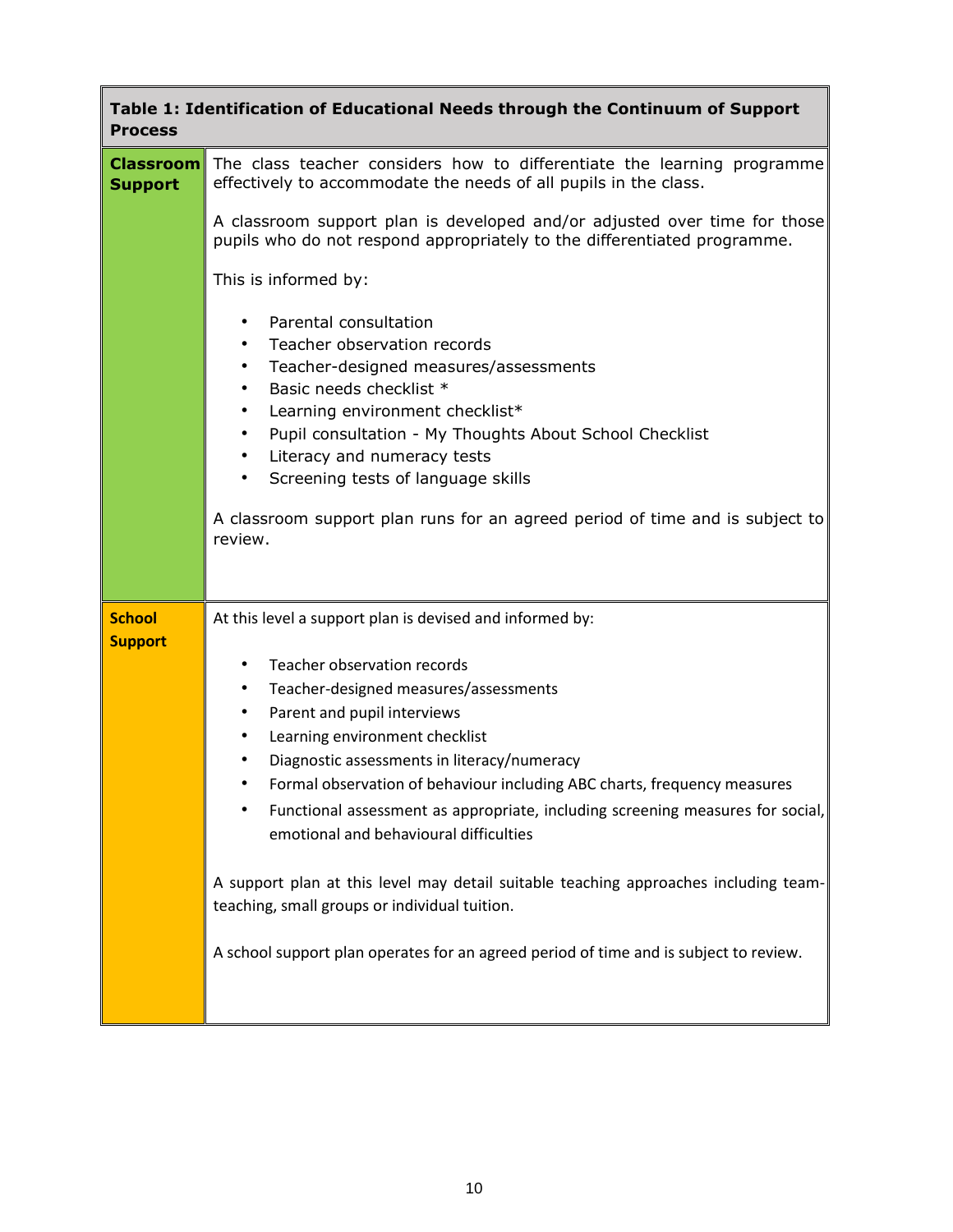| <b>School</b><br><b>Support</b><br><b>Plus</b> | This level of the continuum is informed by a detailed, systematic approach to<br>information gathering and assessment using a broad range of formal and<br>informal assessment tools, reports from outside professionals (as appropriate)<br>and may include:                    |
|------------------------------------------------|----------------------------------------------------------------------------------------------------------------------------------------------------------------------------------------------------------------------------------------------------------------------------------|
|                                                | Teacher observation and teacher-designed measures<br>Parent and pupil interviews<br>Functional assessment<br>$\bullet$<br>Results of standardised testing such as measures of cognitive ability,<br>٠<br>social, emotional and behavioural functioning, adaptive functioning etc |
|                                                | Data generated from this process is used to plan an appropriate intervention<br>and can serve as a baseline against which to map progress.                                                                                                                                       |
|                                                | A support plan at this level is likely to be more detailed and individualised, and<br>to include longer term planning and consultation.                                                                                                                                          |

# **5.4 Inclusion**

Each child is equally valued at St Patrick's National School, and has the opportunity to take part fully in all activities. SNAs are unobtrusively present at all break times for safety reasons, and to encourage all children to take part in games with their peers.

SPHE classes can serve to make children aware of the differences in ability, appearance and behaviour which can occur in the mainstream school, and to address these differences in a positive and appropriate way.

# **5.5 SEN support personnel**

# The Principal

The Principal is responsible for overseeing SEN support in the school, including

- ongoing consultation with parents, colleagues and external specialists /agencies
- overseeing the planning and implementation of the school's SEN programme with staff and other education partners
- coordinating the cluster model with other schools, as applicable on a year-by-year basis
- ongoing review, evaluation and planning for SEN support and resources.

# The revised allocation process for Special Education Teachers to mainstream primary schools from the 2017/18 school year (ref DES Circular 13/17)

The new Special Education Teaching allocation introduced by the DES in 2017 provides a single unified allocation for special educational support teaching needs to each school, based on that school's educational profile. This single allocation is to allow schools to provide additional teaching support for all pupils who require such support in their schools. Schools will deploy resources based on each pupil's individual learning needs.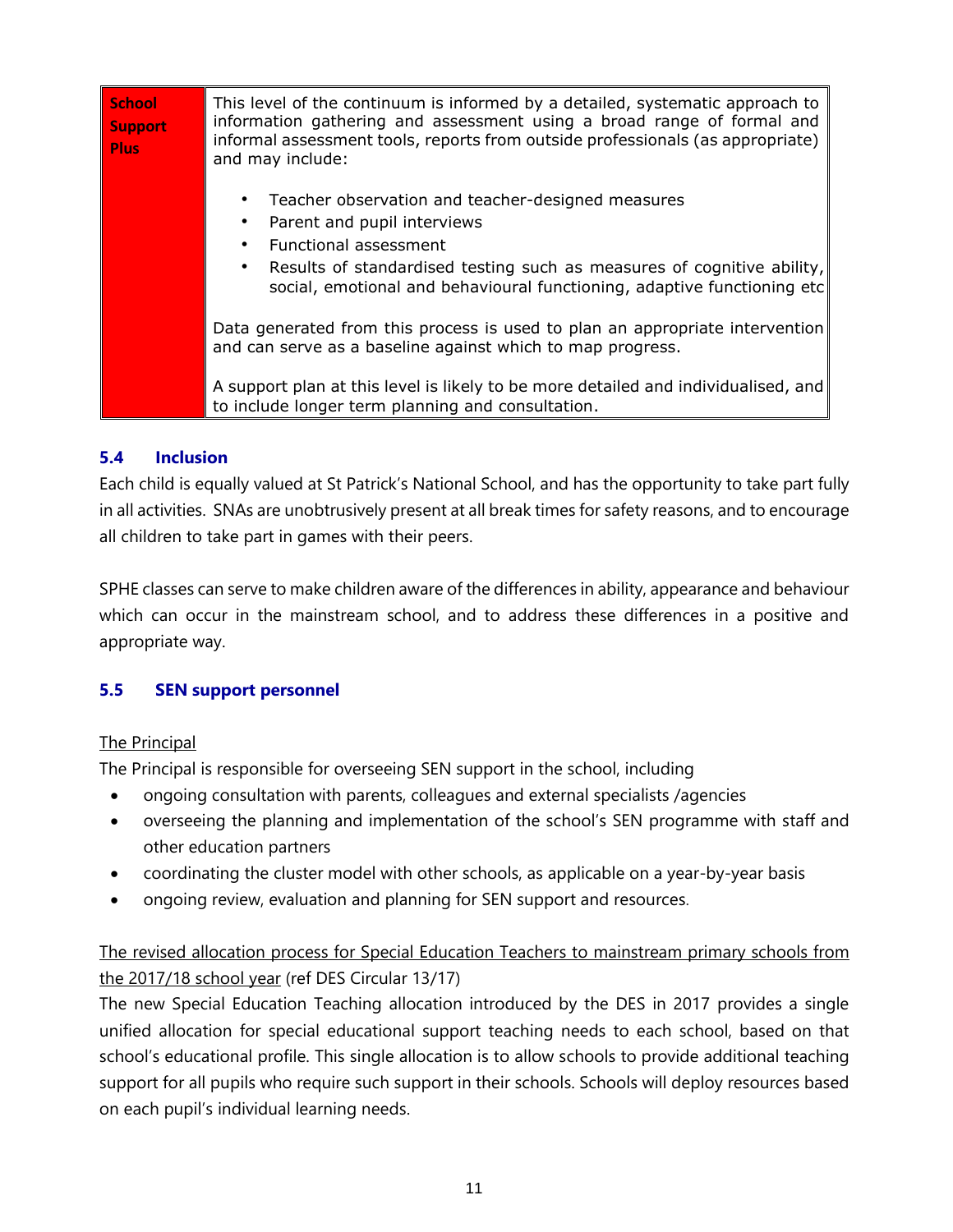The new Special Educational Post is a combined post which allows schools to provide for all of their special education teaching needs from within this single allocation. The distinction between what were previously Learning Support Posts, or Learning Support/Resource Teaching/EAL posts under GAM, and NCSE allocated Resource Teaching Posts no longer applies from September 2017

## Special Educational Needs Teachers

The number of teachers in the SEN team may vary from year to year, depending on the annual allocation of resources by the DES. In recent years, the school's allocation has varied from 4.5 to 5.5 teachers.

The training, experience and expertise of teachers is taken into account by the Principal when allocating teaching responsibilities in respect of pupils with SEN at **Stages 2 and 3**. Teachers' engagement with CPD is encouraged and supported by the Board of Management.

Logistical factors, such as timetabling for in-class additional teaching support and for withdrawal of pupils from mainstream classes, is considered in order to ensure an inclusive approach to the education of the pupils to the greatest extent possible. Whether a teacher is full or part-time may also be a relevant consideration.

#### Special Needs Assistants (SNAs)

The Board of Management, teaching staff, parents and pupils recognise the important role and functions of the SNA within the school. Appointment of SNA staff takes place in accordance with DES guidelines.

The nature of the work to be performed by the SNA is at the direction of the Principal or another person acting on behalf of the Principal and/or the Board of Management. SNAs are required to do break-time supervision duty in the playground (and in the classroom on wet days). SNAs should not have full supervision responsibilities of a class at any time. The Board of Management may redeploy SNAs within the school, to respond to demands and to cover for periods of absences of SNA colleagues. Where work requirements arise during non-instruction days, the Principal (on behalf of the Board of Management) has discretion to deploy SNAs to appropriate school duties. SNAs are expected to maintain and treat all matters relating to school business and his/her work in the school as strictly confidential. All parental queries and concerns should be directed to the Class Teacher.

# Parents

Parents have a major role in providing the best help and support to children with additional educational needs. This includes

- regular communication with Class Teacher or SEN Teacher
- supporting any individually-designed programme for their child
- creating a home environment that supports learning and literacy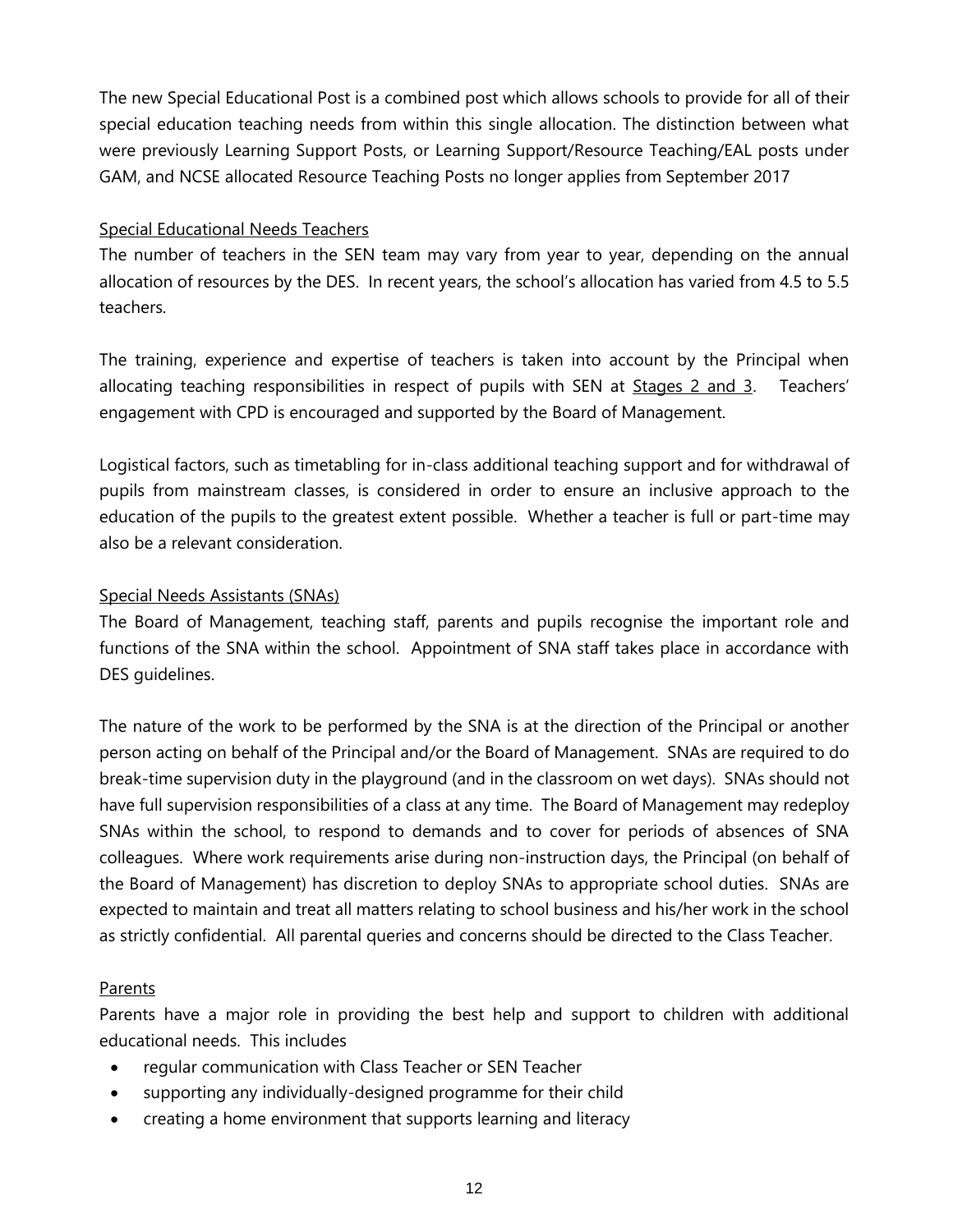- encouraging visits to the library
- developing oral language
- supporting homework and shared reading programmes.

# **5.6 Collaboration and communication**

Annual standardised assessment-based data is communicated to parents in children's End-of-Year Reports in June, following administration of the tests in May (ref *Assessment Policy*, NCCA *Information for Parents - your child's school report* [https://www.ncca.ie/media/1432/your\\_childs\\_school\\_report\\_parents.pdf](https://www.ncca.ie/media/1432/your_childs_school_report_parents.pdf)

and NCCA *Information for Parents - your child and standardised testing, understanding the STen score*. [https://www.ncca.ie/media/1429/understanding-standardscores\\_eng.pdf](https://www.ncca.ie/media/1429/understanding-standardscores_eng.pdf) )

Parents are consulted as soon as the Class Teacher is aware that their child may need extra help, and collaboration is an integral part of any assessments or plans that arise as a result.

Beginning with the assessments provided for the pupil, the SEN Teacher builds up a profile of the child's strengths and needs. At this point the Class Teacher, SEN Teacher and parents collaborate in order to identify these strengths and needs. Arising from this consultation, the SPP and monthly planning and progress record can be formulated.

It is helpful for the SEN Teacher and Class Teacher to liaise in adapting the curriculum implementation programme for the pupil. This may include planning and implementing differentiation in school assignments and/or homework, eg reducing the amount of reading of textbooks, allowing the child to answer fewer written questions, learning fewer or more targeted spellings, etc.

The SEN Teacher meets parents before the formulation of an SSP and again when 1:1 Parent/Teacher consultations take place. Otherwise, appointments may be made where necessary at a mutually convenient time.

Open communication between all those parties involved with the education of the pupil with special needs is encouraged. The Class Teacher and SEN Teacher will meet as often as necessary to review and discuss appropriate planning, while meetings of various elements of the SEN support team are held on a regular basis, ie the Principal, SEN Teachers, and SNAs. These meetings include termly reviews of the teaching and learning programme and the best use of the resources available to the school.

Links with external professionals who are working with pupils who have additional needs are critical to on-going progress. Meetings and telephone communication are both useful.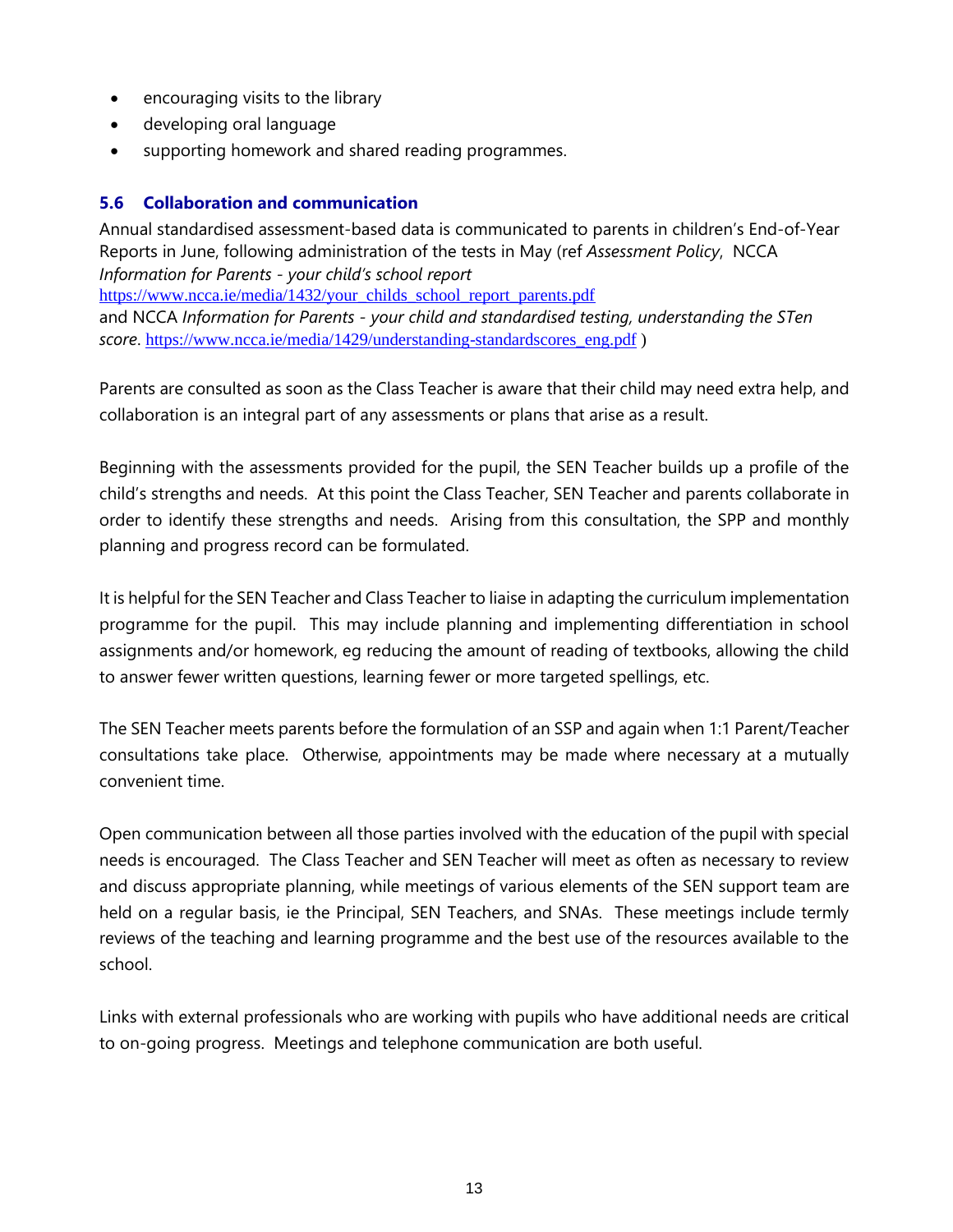#### **5.7 Resources**

Resources for SEN teaching may be found in the school's Teacher Resource Library, and also in the SEN support classrooms. They can be accessed by SEN Teachers, Class Teachers and SNAs. SEN Teachers and Class Teachers are responsible for sourcing and acquiring additional resources as the need arises, with the approval of the Principal.

#### **5.8 Transfer to secondary school or another primary school**

Particular support is required for all children in the context of inter-school transfer. With the consent of parents and in consultation with the Principal, the Class Teacher and SEN Teacher may consult with a Form Tutor, Year Head, SEN Teacher, and/or the Principal of a secondary school regarding the needs/strengths of a child. The introduction of *Education Passports* (ref DES Circular 0045/2014) resulted in a more formal process for transfer of pupil information from primary to secondary school. This sharing of information is aimed at ensuring that a rounded picture of children's ability and achievement at primary school is available to their new school, and is designed to ensure continuity and progression for students while also alerting secondary schools if any child will need additional support to improve their literacy and numeracy skills.

In cases of low-incidence disabilities, secondary schools must contact primary schools early in the calendar year of transfer in order to ensure relevant supports are in place. The role of the SENO in this case will be to support both schools in ensuring that the child with special needs gets the relevant support that he/she needs in post primary.

Information regarding a child, including assessment results, will only be transferred with the written consent of parents.

# **5.9 Record keeping**

All confidential reports and correspondence are retained in a locked filing cabinet in the Principal's office. Staff may access files with the Principal's consent. All access to confidential files must be recorded by signing and dating the cover page of the file. The addition of new documents to a file must also be recorded, signed and dated on the cover page. Professional Reports are also uploaded to the Student's Aladdin document file with assess limited to those working with the student. Files are stored in accordance with the school's *Record Keeping and Data Protection Policy* and in line with current legislative requirements.

The SEN Teacher maintains

- records of all diagnostic assessments
- SPFs
- individual plans and progress reports

(copies of these documents are uploaded to Aladdin under the Student's Documents)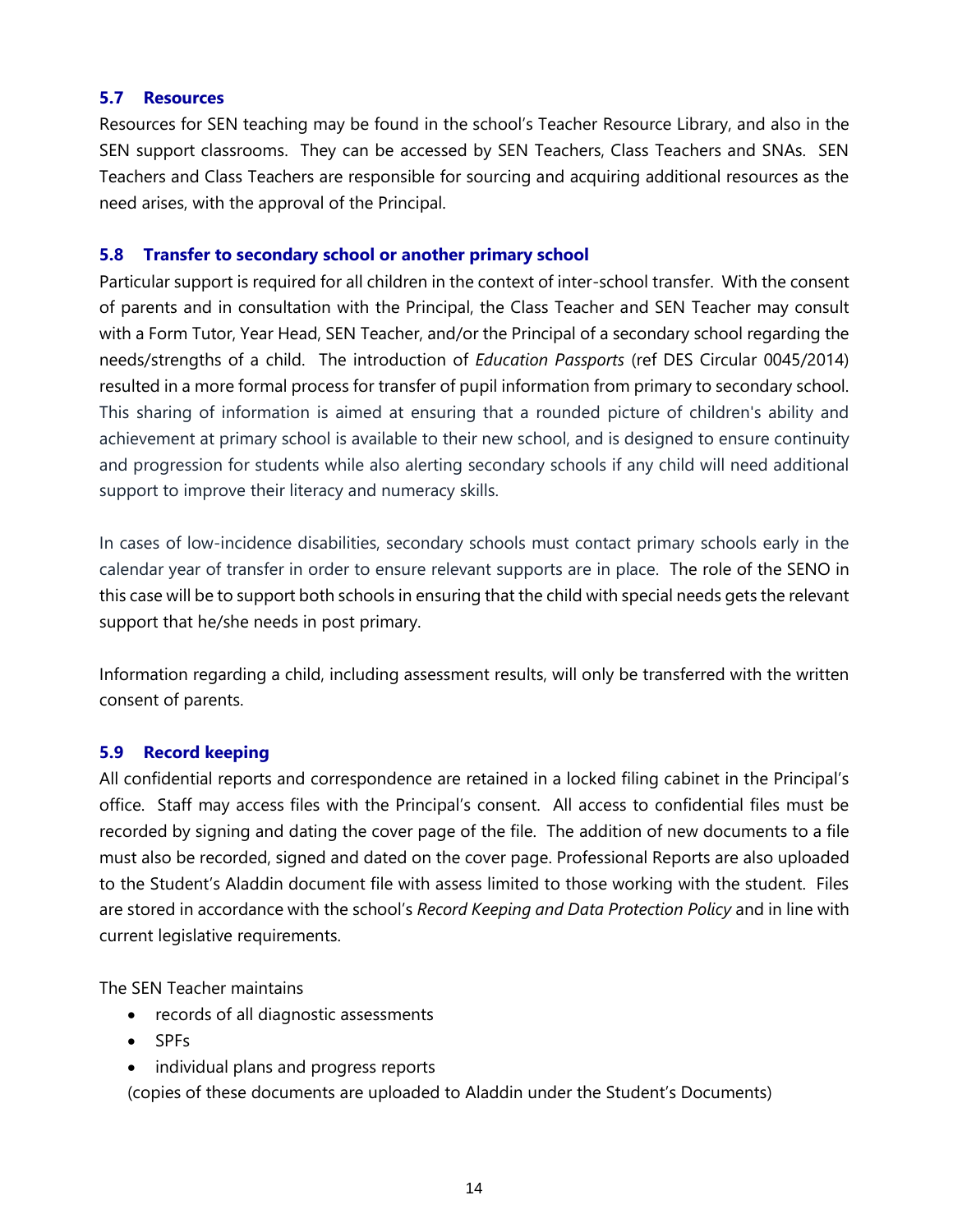• additional records of pupil's progress such as records of oral language, records of oral reading errors and work samples that can be used to track a pupil's progress and learning needs over time.

# **5.10 SafeGuarding**

- One-to-one teaching has been categorized as an area of HIGH risk to pupils with SEN. To mitigate this risk the following applies: (Re Child Safeguarding Risk Assessment)
- comprehensive *AEN Support Policy* and procedures in place;
- glass panels in doors of AEN Support rooms;
- table between Teacher and Pupil

# **5. 11 Related policies**

Some aspects of this policy may impact upon, or be affected by, other policies in the school, including

- *Code of Behaviour*
- *Anti-Bullying Policy*
- *Assessment Policy*
- *Equality of Access and Participation Policy*
- *Homework Policy*
- *Record Keeping and Data Protection Policy.*

The school's curricular and organisational policies and plans take into account the needs of pupils with additional needs through differentiation of content and methodologies in curriculum areas.

# **6. Success criteria**

The success of the implementation of this policy will be measured by

- the level and quality of inclusion of pupils with special needs into the school
- the level and quality of progress of pupils with special needs in the school
- feedback from teaching staff, SNAs and pupils
- feedback from parent/teacher meetings
- Whole-School Evaluation (WSE) and DES Inspector's reports
- feedback from external professionals and agencies.

# **7. Ratification and communication**

This policy was ratified by the Board of Management. A copy was given to all staff and the policy was made available to parents on the school's website and through the school office.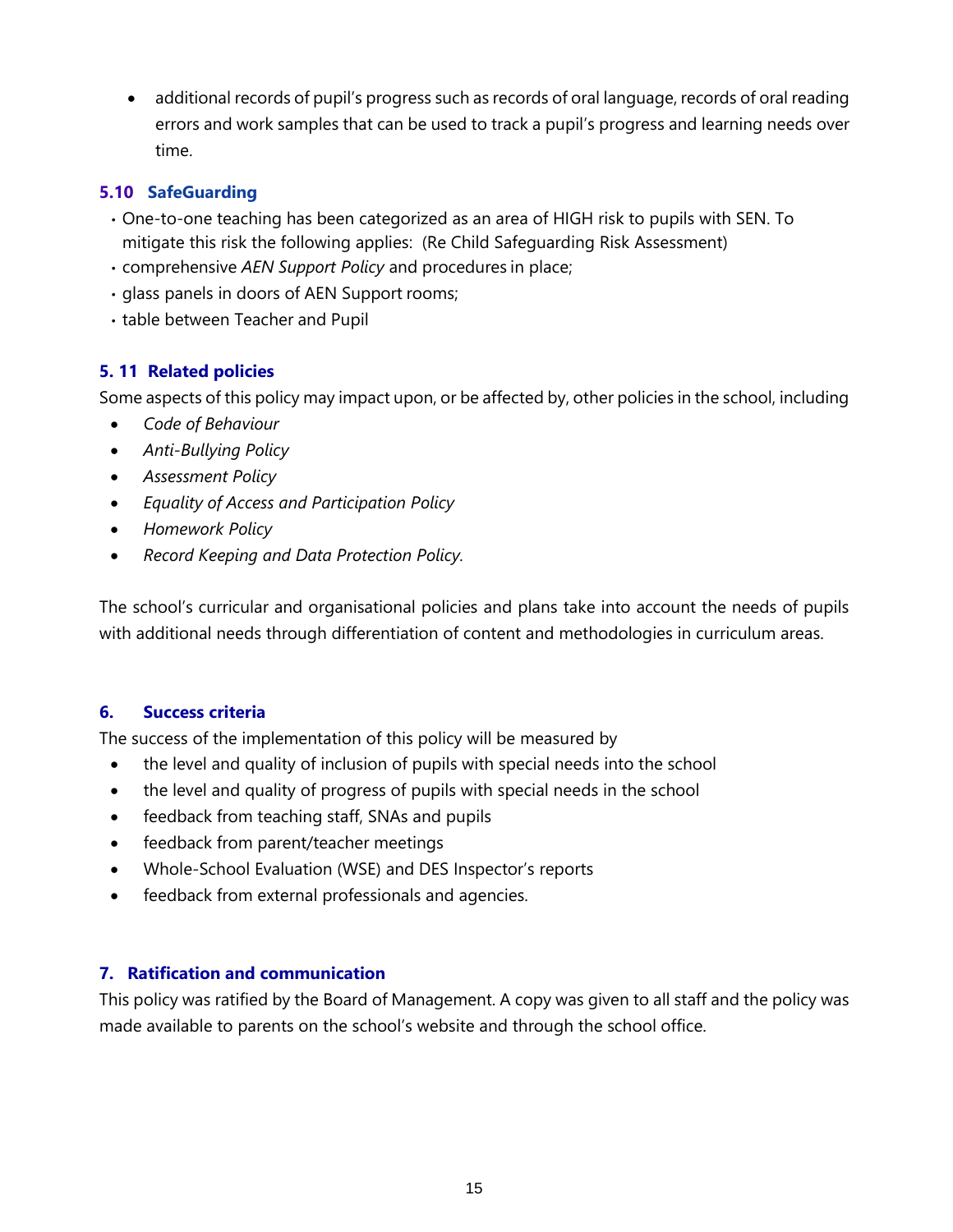#### **8. Implementation**

#### **8.1 Roles and responsibilities**

The people and agencies who have responsibilities relating to aspects of this policy are:

- Principal, teaching staff and SNAs
- Board of Management
- Parents
- DES
- NCCA
- NCSE
- Psychologists and other specialists, eg NEPS.

#### **8.2 Timeframe**

This policy was implemented immediately following its ratification by the Board of Management.

#### **9. Review**

#### **9.1 Roles and responsibilities**

Under the leadership of the ISM team, those involved in review of this policy include representatives of SEN Teachers and SNAs, Class Teachers, parents, Board of Management and pupils (where appropriate).

#### **9.2 Timeframe for review**

It is necessary to review this plan on an ongoing basis to ensure optimum implementation of Special Education Needs (SEN) support in the school and to reflect ongoing changes in DES and NCSE resources, etc. A comprehensive review of the policy is scheduled for 2023. However, the policy may be reviewed and revised at any time by the Board of Management, should such a need arise.

| Signed:                         | Signed:       |
|---------------------------------|---------------|
| Canon David Mungavin            | Rachel Harper |
| Chairperson Board of Management | Principal     |
| Date:                           | Date:         |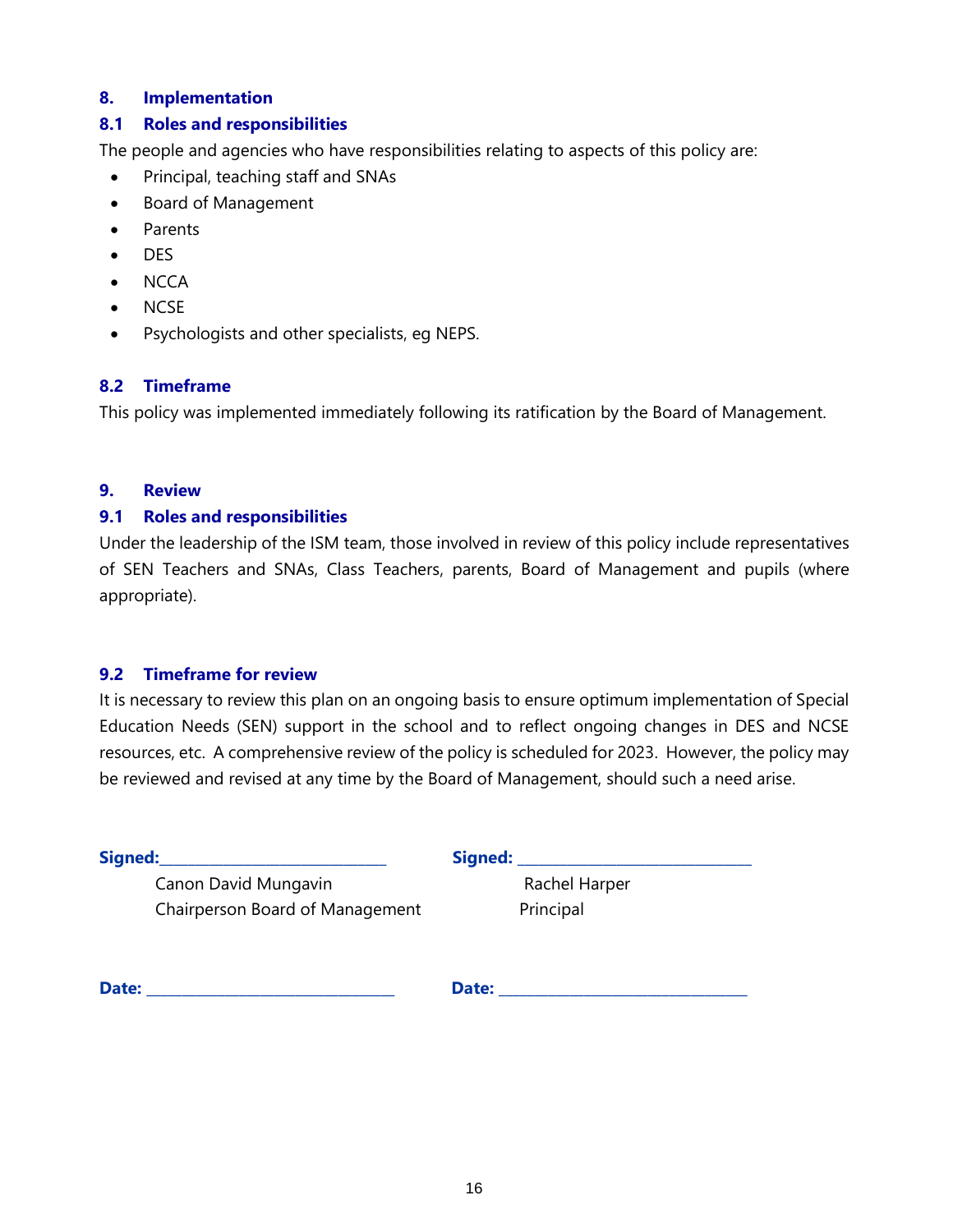# **Appendix 1 Letters to parents regarding access to supports (templates)**

## **Re: Early Intervention Programme 20 /20**

To the parents of Junior Infants

 has been assigned to work with Junior Infants this year, for the Early Intervention Programme for Literacy/Numeracy and Social Skills.

While the idea of Learning Support at this stage of your child's education usually means in-class support, there will be times when children might benefit from being withdrawn from the classroom, to work in a small group.

If you are in agreement with this, and you would like your child to avail of this additional support, please sign the consent form below and return it to by  $\langle date \rangle$ 

Should we feel that your child needs particular attention in any area, we will contact you directly.

\_\_\_\_\_\_\_\_\_\_\_\_\_\_\_\_\_\_\_\_\_\_\_ \_\_\_\_\_\_\_\_\_\_\_\_\_\_\_\_\_\_\_\_\_\_\_\_\_\_

Kind regards

Special Education Teacher Class Teacher Class Teacher

# **St. Patrick's National School**

I/We give our consent for our child \_\_\_\_\_\_\_\_\_\_\_\_\_\_\_\_\_\_\_\_\_\_\_ to receive additional educational support during the School year 20 -20.

 $Signed:$ 

Parents/Guardians

Date: \_\_\_\_\_\_\_\_\_\_\_\_\_\_\_\_\_\_\_\_\_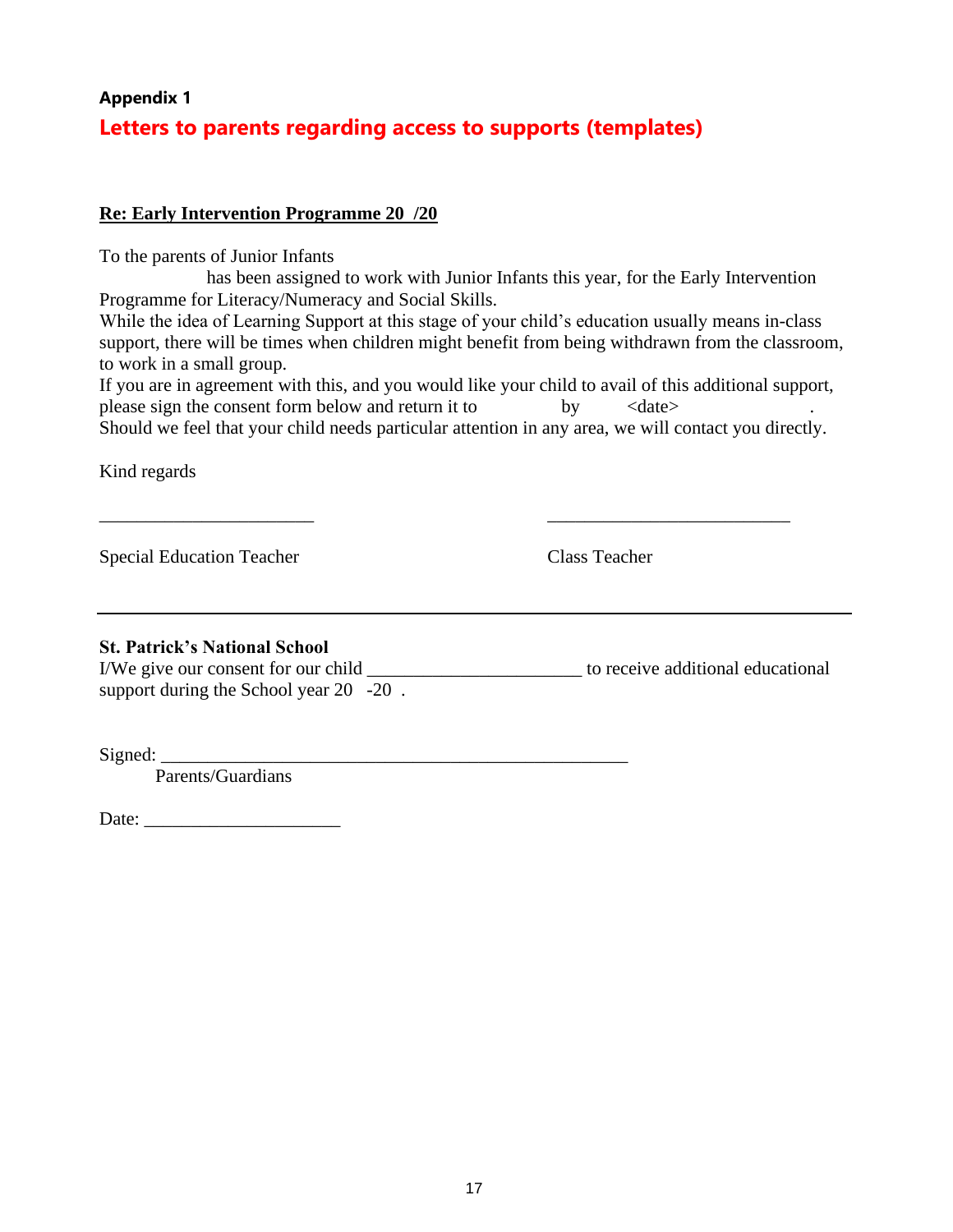# **Re: Special Educational Needs Programme 20 /20**

To the parents of

I have been assigned to work with for Special Educational Support teaching this year. I am preparing her Support Plan in consultation with her teacher. This routinely includes diagnostic testing to help inform how best to support your child.

I would be grateful if you would sign the consent form below and fill in the attached information sheet. I will be in touch with you in the next few weeks to discuss 's Support Plan for the coming year.

We look forward to working closely with you in the months ahead.

\_\_\_\_\_\_\_\_\_\_\_\_\_\_\_\_\_\_\_\_\_\_\_\_\_\_\_\_\_\_\_\_\_\_\_\_\_\_\_\_\_\_\_\_\_\_\_

Special Education Needs Teacher(s)

#### **St. Patrick's National School**

I/We give our consent for our child \_\_\_\_\_\_\_\_\_\_\_\_\_\_\_\_\_\_\_\_\_\_\_ to receive Special Educational Needs Teaching during the School year 20 -20.

| Signed:           |  |  |
|-------------------|--|--|
| Parents/Guardians |  |  |
| Date:             |  |  |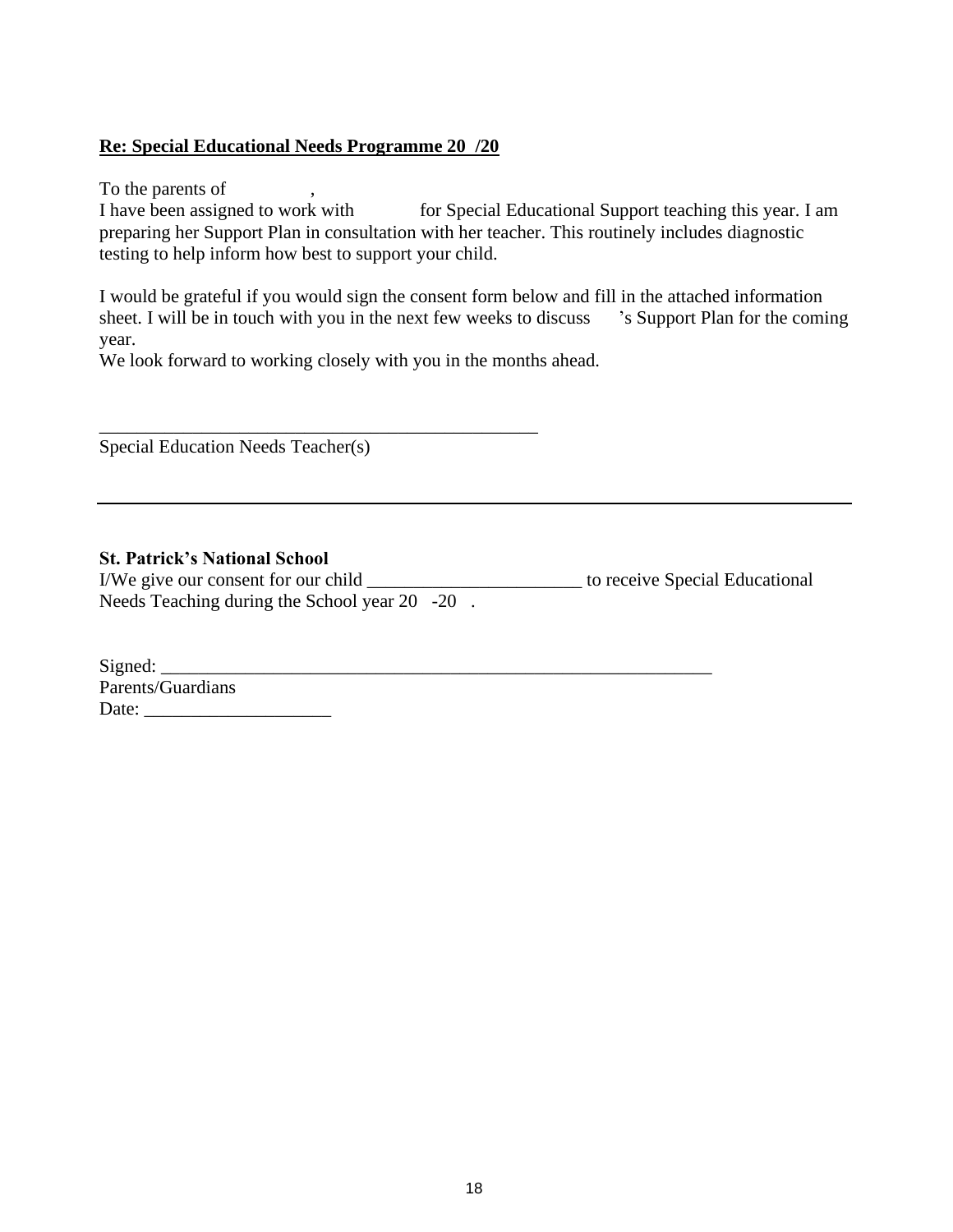#### **Re: Special Educational Needs Programme 20 /20**

To the parents of  $\qquad \qquad ,$ 

I have been assigned to work with for Special Educational Need's provision this year. I am preparing his Support Plan in consultation with his teacher. This routinely includes diagnostic testing to help inform how best to support your child.

I would be grateful if you would sign the consent form below and fill in the attached information sheet. I will be in touch with you in the next few weeks to discuss 's Support Plan for the coming year.

We look forward to working closely with you in the months ahead.

\_\_\_\_\_\_\_\_\_\_\_\_\_\_\_\_\_\_\_\_\_\_\_\_\_\_\_\_\_\_\_\_\_\_\_\_\_\_\_\_\_\_\_\_\_\_\_

Special Education Teacher(s)

#### **St. Patrick's National School**

I/We give our consent for our child and the section of the conservational states of the special Educational Needs Teaching during the School year 20 -20 .

Signed: \_\_\_\_\_\_\_\_\_\_\_\_\_\_\_\_\_\_\_\_\_\_\_\_\_\_\_\_\_\_\_\_\_\_\_\_\_\_\_\_\_\_\_\_\_\_\_\_\_\_\_\_\_\_\_\_\_\_\_

Parents/Guardians

Date: \_\_\_\_\_\_\_\_\_\_\_\_\_\_\_\_\_\_\_\_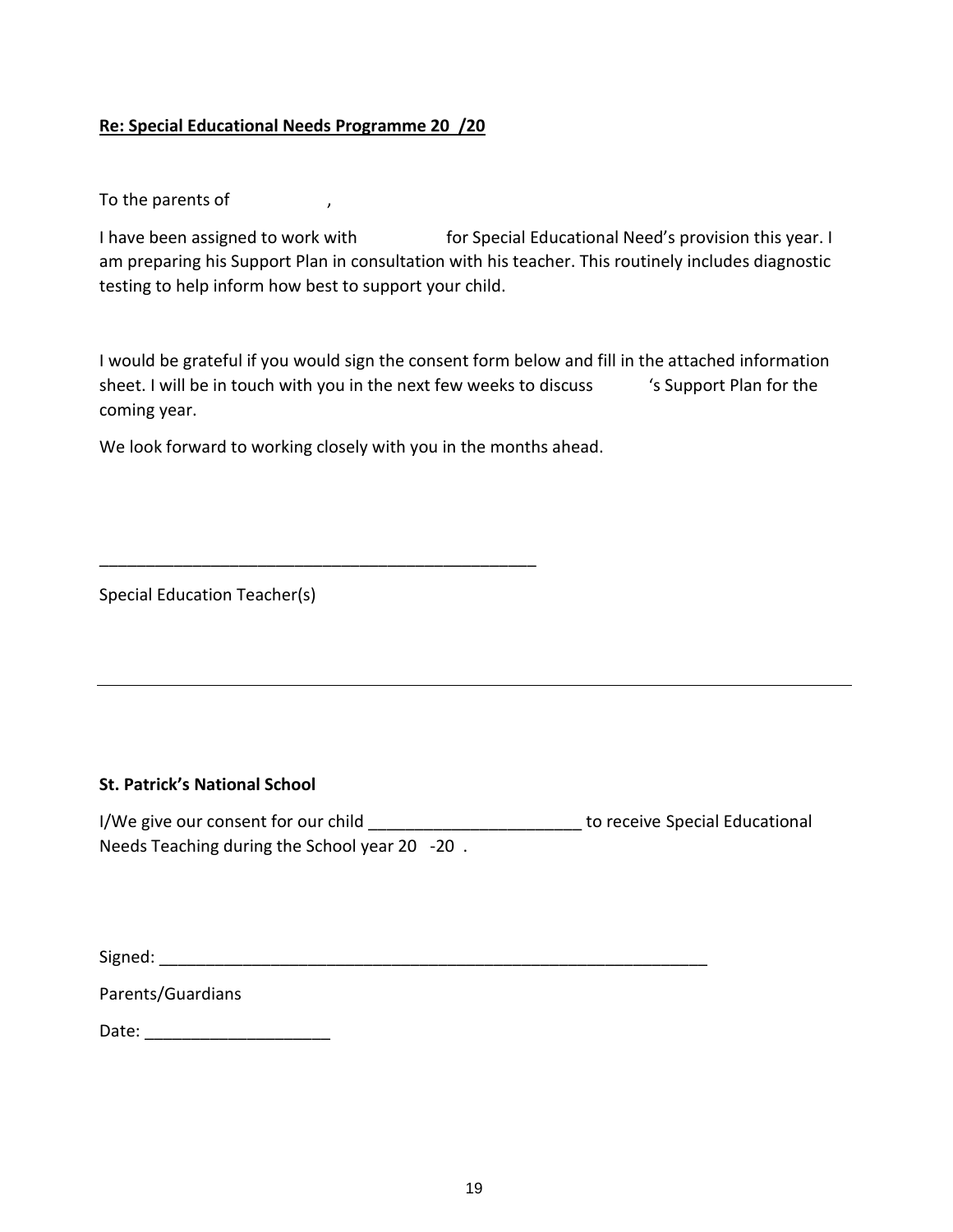# **ST PATRICK'S NATIONAL SCHOOL**

| <b>CHILD'S NAME:</b>                                              | <b>CLASS:</b>                                                                                                                                                                                           |  |  |  |  |  |
|-------------------------------------------------------------------|---------------------------------------------------------------------------------------------------------------------------------------------------------------------------------------------------------|--|--|--|--|--|
| Has anything changed in regard to your child's hearing or vision? |                                                                                                                                                                                                         |  |  |  |  |  |
| be aware                                                          | Have you had Informal or formal consultation/advice with outside professionals (e.g. speech &<br>language/ O.T.), additional to what you have given us previously? Or any other issues we should<br>of? |  |  |  |  |  |
|                                                                   |                                                                                                                                                                                                         |  |  |  |  |  |
| Please list 3 of his/her strengths                                |                                                                                                                                                                                                         |  |  |  |  |  |
|                                                                   |                                                                                                                                                                                                         |  |  |  |  |  |
|                                                                   |                                                                                                                                                                                                         |  |  |  |  |  |
|                                                                   |                                                                                                                                                                                                         |  |  |  |  |  |
| Please prioritise his/her needs                                   |                                                                                                                                                                                                         |  |  |  |  |  |
|                                                                   |                                                                                                                                                                                                         |  |  |  |  |  |
|                                                                   |                                                                                                                                                                                                         |  |  |  |  |  |
|                                                                   |                                                                                                                                                                                                         |  |  |  |  |  |
| How does he/she learn best? Please tick.                          |                                                                                                                                                                                                         |  |  |  |  |  |
| $\cdot$ by doing $\Box$                                           | - a combination of all three $\square$                                                                                                                                                                  |  |  |  |  |  |
| by seeing $\Box$                                                  | - not sure $\square$                                                                                                                                                                                    |  |  |  |  |  |
| by hearing $\Box$<br>٠                                            |                                                                                                                                                                                                         |  |  |  |  |  |
|                                                                   | What motivation techniques do you find most effective with him/her                                                                                                                                      |  |  |  |  |  |
|                                                                   |                                                                                                                                                                                                         |  |  |  |  |  |
|                                                                   |                                                                                                                                                                                                         |  |  |  |  |  |
|                                                                   |                                                                                                                                                                                                         |  |  |  |  |  |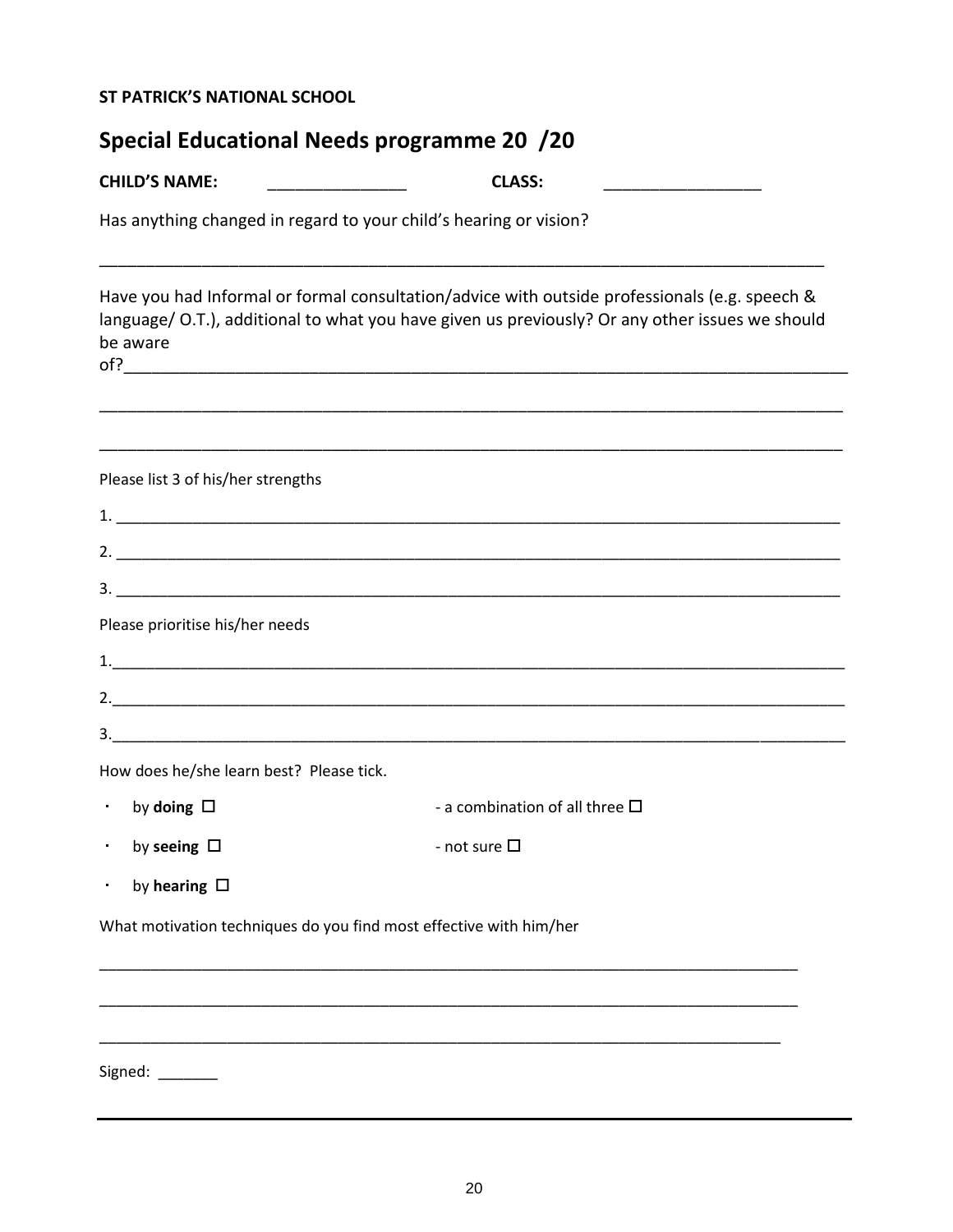# **Appendix 2**

| <b>Classroom Support Plan/Review</b>                                                        |      |                                                   |        |                                           |      |                                                                                                                                                                                                                         |      |  |
|---------------------------------------------------------------------------------------------|------|---------------------------------------------------|--------|-------------------------------------------|------|-------------------------------------------------------------------------------------------------------------------------------------------------------------------------------------------------------------------------|------|--|
| (Essential references: SEN- A Continuum of Support: Guidelines for Teachers, pages 11 to 19 |      |                                                   |        |                                           |      |                                                                                                                                                                                                                         |      |  |
| Name:                                                                                       |      |                                                   | Class: |                                           |      | SET:                                                                                                                                                                                                                    |      |  |
| Class Teacher:                                                                              |      |                                                   | Age:   |                                           |      | Today's Date:                                                                                                                                                                                                           |      |  |
| Student's Strengths/Progress Made:                                                          |      |                                                   |        |                                           |      |                                                                                                                                                                                                                         |      |  |
| Concerns/Continued Concerns:                                                                |      |                                                   |        |                                           |      |                                                                                                                                                                                                                         |      |  |
| ( <i>pages</i> $64-69$ )                                                                    |      |                                                   |        |                                           |      | Possible Reasons (We think it may be happening because) ( <i>Essential references: SEN-A Continuum of</i><br>Support: Resource Pack for Teachers (pages 2 to 16); BESD: A Continuum of Support: Guidelines for Teachers |      |  |
| Targets we want to achieve:                                                                 |      |                                                   |        |                                           |      |                                                                                                                                                                                                                         |      |  |
|                                                                                             |      | Support-Guidelines for Teachers (pages 110-122)   |        |                                           |      | Strategies we will use: (SEN- A Continuum of Support- Guidelines for Teachers p14; BESD: A Continuum of                                                                                                                 |      |  |
| Signed:                                                                                     |      |                                                   |        |                                           |      |                                                                                                                                                                                                                         |      |  |
| Teacher(s):<br>Parents:                                                                     |      |                                                   |        |                                           |      |                                                                                                                                                                                                                         |      |  |
|                                                                                             |      | Review date and outcomes (targets met and unmet): |        |                                           |      |                                                                                                                                                                                                                         |      |  |
| Outcome of Review:                                                                          |      |                                                   |        |                                           |      |                                                                                                                                                                                                                         |      |  |
| New Classroom<br>Support Plan to<br>be agreed                                               | tick | Classroom<br>Support Plan no<br>longer necessary  | tick   | School<br>Support Plan<br>to be initiated | tick | Request consultation with<br>other professional e.g. NEPS<br>psychologist or $S & L$<br>Therapy                                                                                                                         | tick |  |
|                                                                                             |      |                                                   |        | Date:                                     |      |                                                                                                                                                                                                                         |      |  |

# **Appendix 3 Staged Approach: Supporting Learning at Stage 1**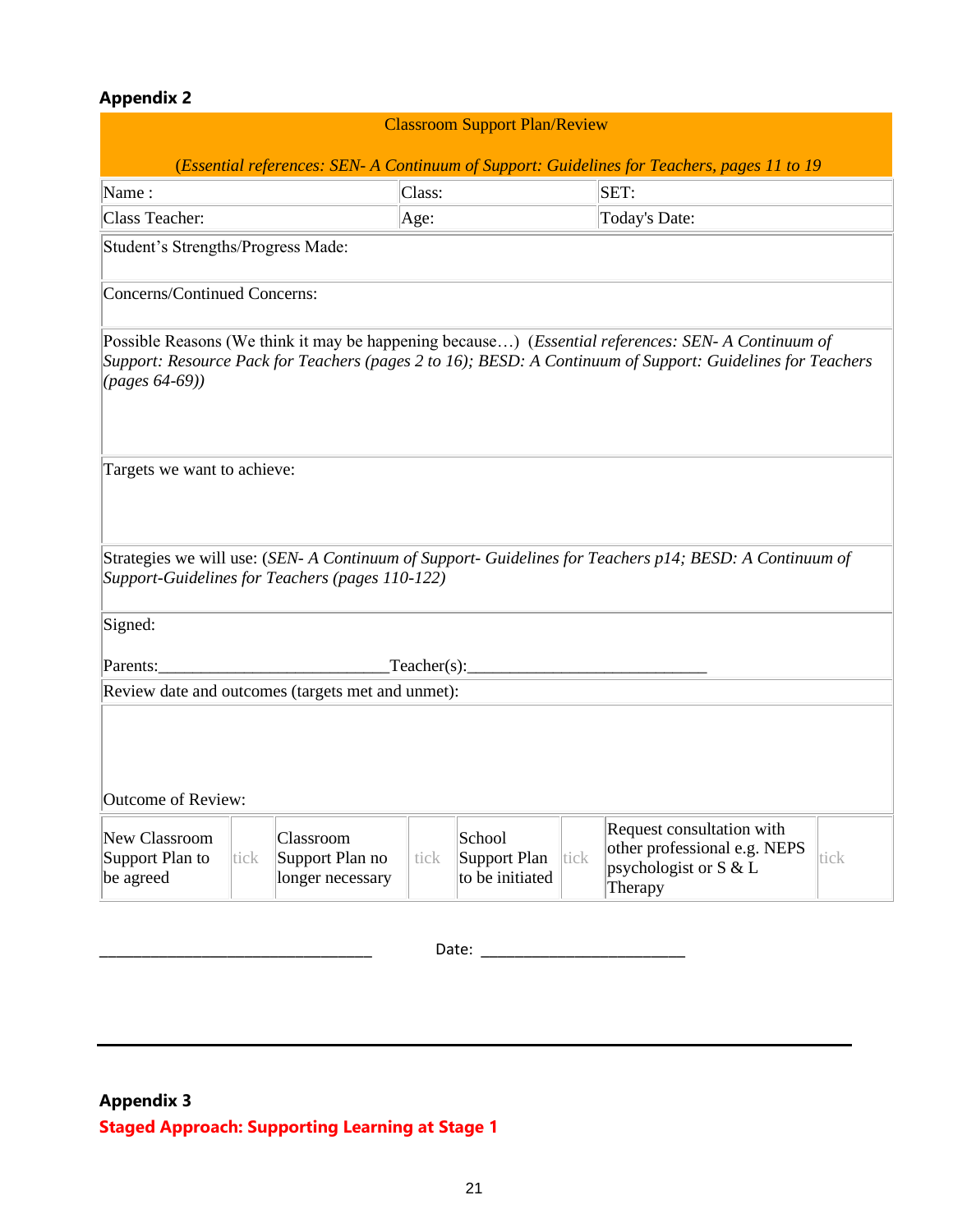#### **(suggested strategies for Class Teachers)**

# **1. ATTITUDES TO LEARNING**

# **Concentration/attention**

# **Try:**

- Different seating/group
- A quiet working area where child can be encouraged to go to work
- Establishing the child's best concentration time make most demands then
- Varying the nature/length of task(s) practical, paper/pencil, problem solving, physical
- Using music as a 'background' to working
- A reward system  $-$  child's choice of rewards for completed task(s)
- A private signal between you/child to help him/her re-focus on task.
- Quiet work area, work station
- Time out, 'Brain Gym' type activity
- Find source of reluctance of child to stay on task

# **Working independently**

# **Try:**

- Seating beside a work 'buddy'
- Use of a timer and personal task chart each task timed and ticked as completed –
- record also time taken to complete task chart can improve on this set target then beat personal 'best'
- Strategies to cope when stuck
- Reduce/alter the appearance of task more visual, only try every second question
- Give responsibility/ownership e.g. independent activity as follow up to collaborative task

# **Organising self/belongings**

- Rehearsing the daily routine
- Ensuring classroom organisation uses labels and notices for routine and to highlight forthcoming events
- To have a remembering 'blitz' for whole class with rewards for remembering
- Allowing 5 minutes for child to organise him/herself before 'work' begins
- Using checklists devised with the child he/she collects and ticks equipment listed –
- concentrate on one curricular area/task at a time
- Having a 'Friday tidy time'
- Encouraging the child to evaluate and review organisation skills and set self-targets for improvement.
- Keep to a class/group routine
- Use a visual timetable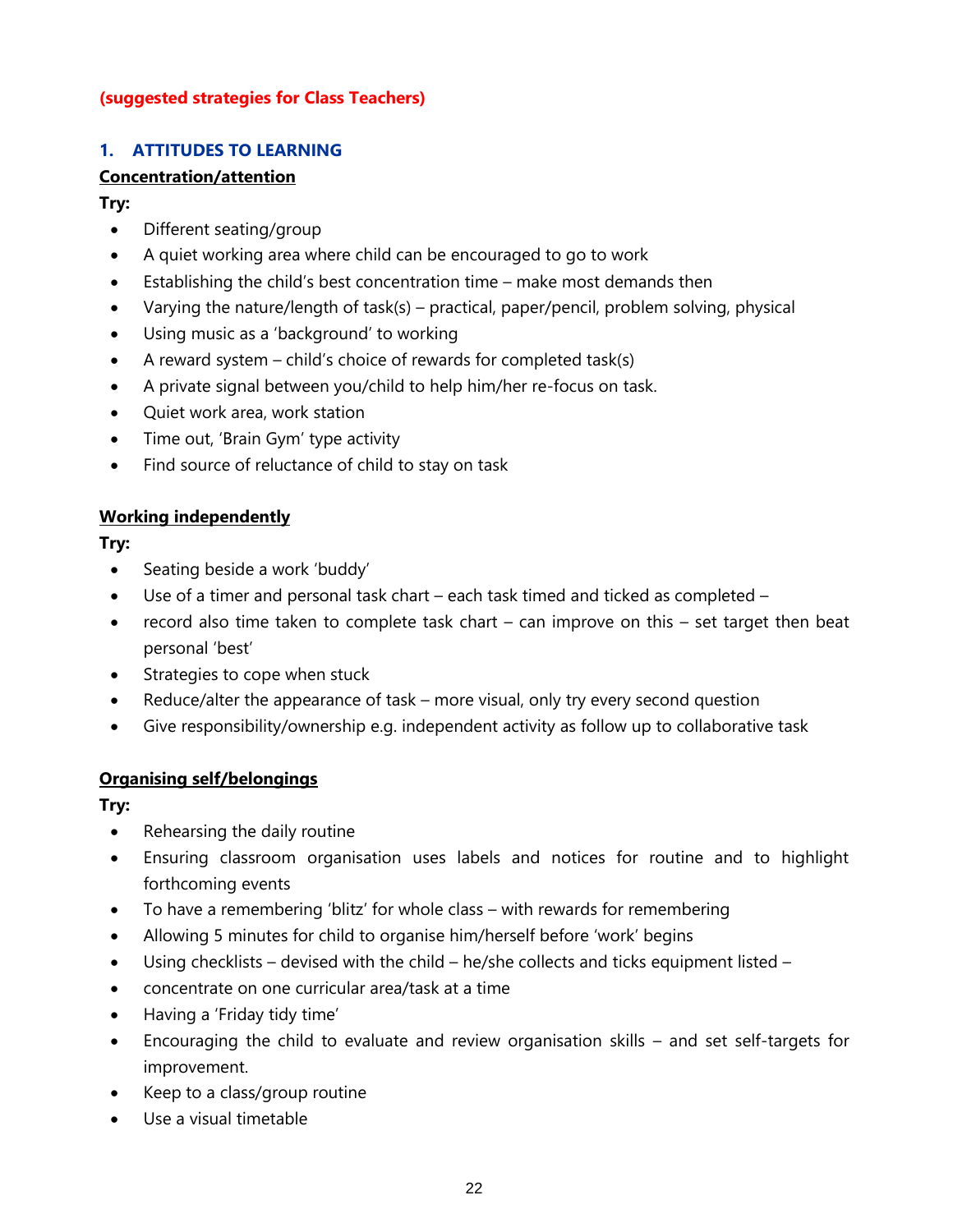• Provide rewards for consistency

# **Learning Style**

**Try:** 

- Reviewing your teaching approaches/strategies does your teaching reflect **your**
- preferred learning style or do the teaching strategies you use reflect the range of learning styles within your class? Learners whose style does not match yours may be 'turned off' and this could be happening to up to 75% of the class. Find out about the child's learning style and consider how you can adapt your teaching to accommodate this.
- Involving the child in reviewing/evaluating how he/she learns best and in considering
- what changes he/she and you could make to support this. Provide element of choice too.
- Ensure teaching strategies incorporate VAK Visual, auditory and kinaesthetic modes.
- Neuroscientists have proved that different sensory inputs utilise different neural
- processing structures. Ensure good mixture throughout the day.
- Learning is most natural and therefore best when the senses are engaged see it, hear it, do it.
- Collaborative work.

# **Difficult Behaviour**

- Observing classroom behaviour, ask the children to observe, then using observations as
- a **positive** class activity, negotiate classroom rules with the class, display on classroom
- wall and re-visit periodically;
- Have a 'rule of the week' as a means of reinforcing rules agreed with the children –
- praise/recognise children who follow the rule;
- Catching the child being good see '*50 things to catch them being good at*';
- Separating the child from the behaviour label the behaviour, not the child;
- Rewarding 'good' behaviour student awarded with 1 minute 'free time' vouchers that
- can be collected and once eg 10 minutes have been accrued, can be swapped for a
- privilege the child chooses from a list of privileges discussed and agreed with you;
- Finding out more about behaviour that is problematic when does it occur, how often,
- where, with whom, doing what, etc. is there any pattern / does anything start it off / what keeps it going / what stops it?
- Alternatively looking for exceptions when / with whom / where / doing what?
- Decide what you want the child to do instead  $-$  be specific  $-$  'I would like you to complete
- the maths worksheet staying in your seat and without speaking to ...';
- Target **one** behaviour at a time and start with something that is achievable or limit the time you expect the child to  $-$  eg sit in his/her seat;
- Success is a powerful motivator but you need to allow the child to succeed in order to be able to build on his/her success by setting bigger targets to achieve;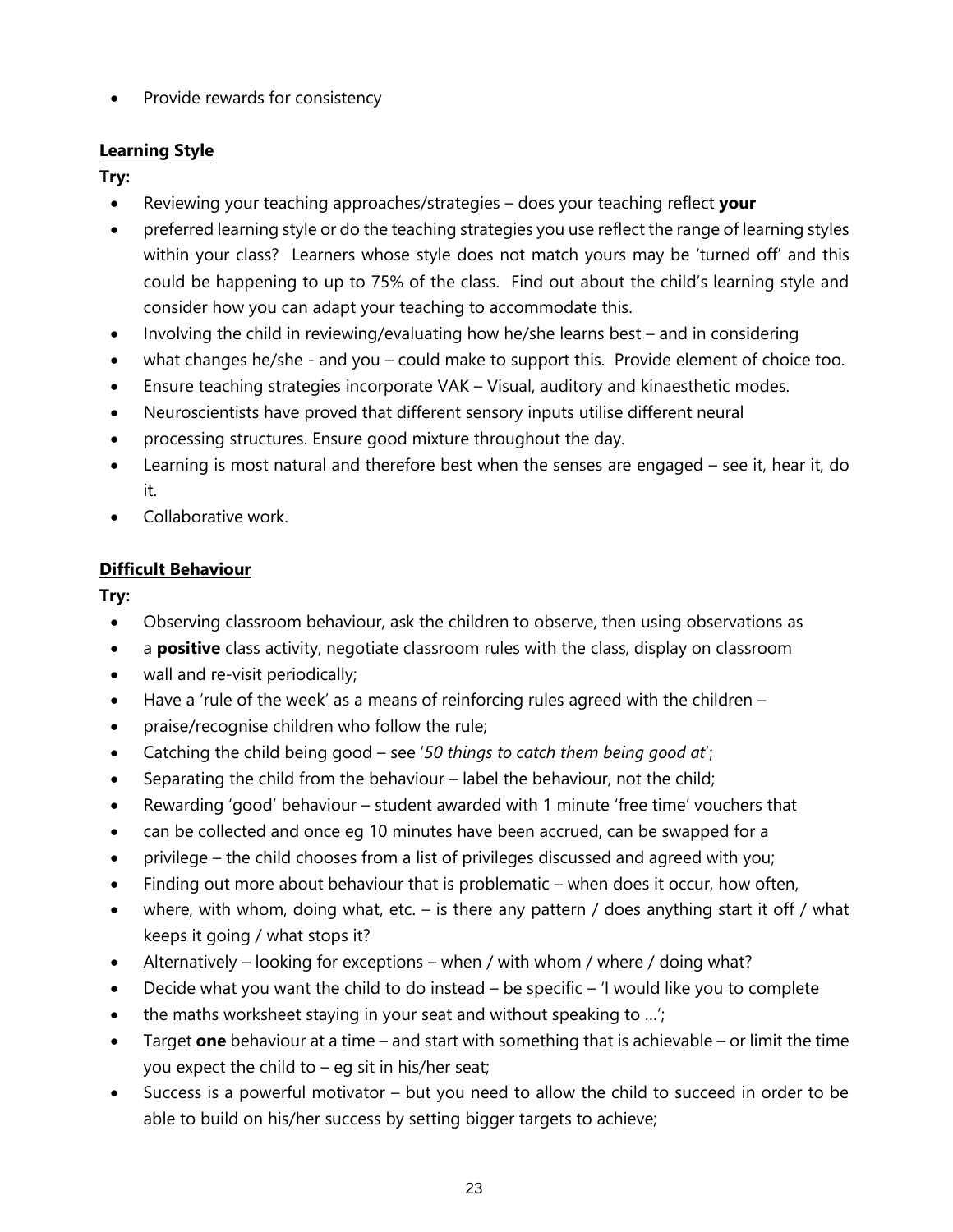- Agreeing a contract for behaviour in the classroom specify what you expect from the
- child and what he/she can expect from you;
- Reflection time to think about what they have done and its impact on self and others. Thank them when appropriate behaviour and routines are followed. Focus on what has gone well. Have a positive conclusion to the end of each day with a statement emphasising desired outcomes.

# **2. LITERACY & NUMERACY**

# **Following instructions**

**Try:** 

- Checking the child's hearing;
- Making sure you have eye contact with the child before giving instructions or information;
- Demonstrating what to do;
- Breaking up long or complex instructions open your maths textbook, find page...etc;
- Stressing/repeating key words;
- Asking the child to repeat what he/she has to do;
- Using curricular resources such as 'Listen and Do';
- Teaching listening skills looking, sitting still, thinking etc;
- Checking the child's understanding does he/she understand the vocabulary used?
- Visual prompt, wait time.

# **Comprehension of written information**

**Try:** 

- Working on text which is easier for the child to decode;
- Using picture comprehension resources 'Looking and Thinking';
- Using sequencing cards, cloze activities;
- Creating topic specific vocabulary lists;
- Checking understanding of key vocabulary.

**NB:** If a child has difficulty in following instructions and comprehension of written information he/she can 'decode' – consider whether referral for speech and language therapy assessment might be appropriate.

# **Decoding text**

- Considering the optimum teaching level for test 15% errors is appropriate use ORT assessment sheets/miscue analysis – establish what strategies the child is using to identify words – what strategies does he/she need to develop?
- Teaching key vocabulary Wellington Square information sheet for general reading strategies;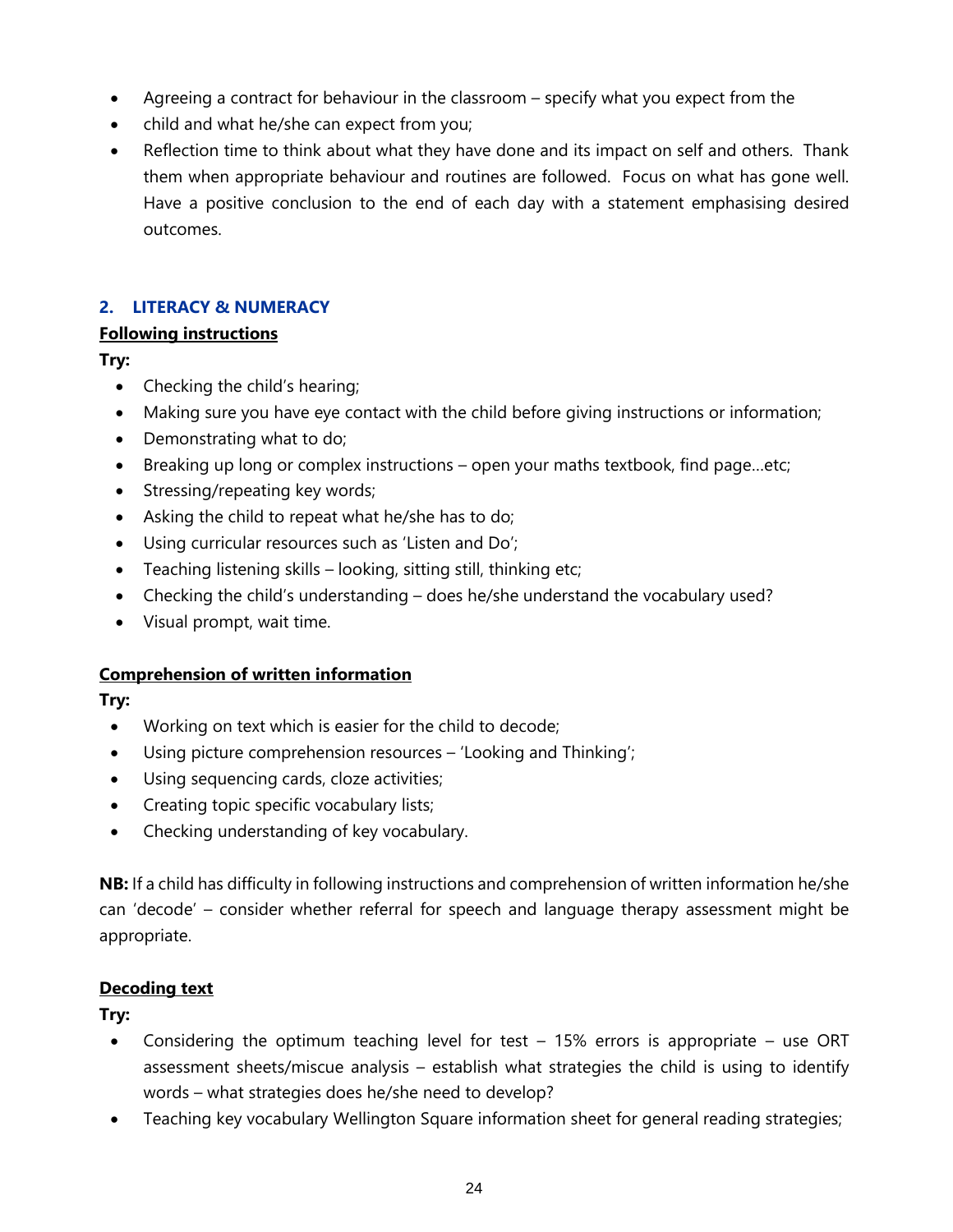- Using computer software Phonic Code Cracker;
- Referring to teacher handbooks for reading/language scheme.

# **Spelling**

**Try:** 

- Providing the child with a list of key vocabulary;
- Encouraging the child to proof read writing using a highlighter to identify any words he/she thinks are spelt incorrectly;
- To ensure that **Look – Cover – Write – Check** is being used to learn words;
- Using a spell checker or word processing package which highlights wrongly spelt words;
- Marking writing for content;
- Using computer programmes such as *Starspell*;
- Using acronyms to aid spellings;
- Word of the week;
- Teach how to use dictionary, thesaurus;
- Peer support 'Spell Friend';
- Common words reinforced through class display.

# **Copying**

**Try:** 

- Checking the child's eyesight;
- Teaching the child to proof-read using a highlighter;
- Considering the purpose of a writing task that requires copying from a textbook word only answers may be enough to allow you to check his/her understanding;
- Limiting the copying you ask the child to do don't ask him/her to copy from the board are there other ways he/she could receive information you need others to copy eg photocopied notes from another child?

# **Handwriting**

- Checking the child's pencil hold;
- Considering if this is part of a wider problem with coordination, visual/spatial skills, movement, etc.
- Using a pencil grip;
- Checking individual letter formation sand trays, play dough, whiteboards
- Using a computer or scribe for extended writing;
- Considering the purpose of a writing task if it is to check understanding could the child answer verbally?
- Offer choices within tasks.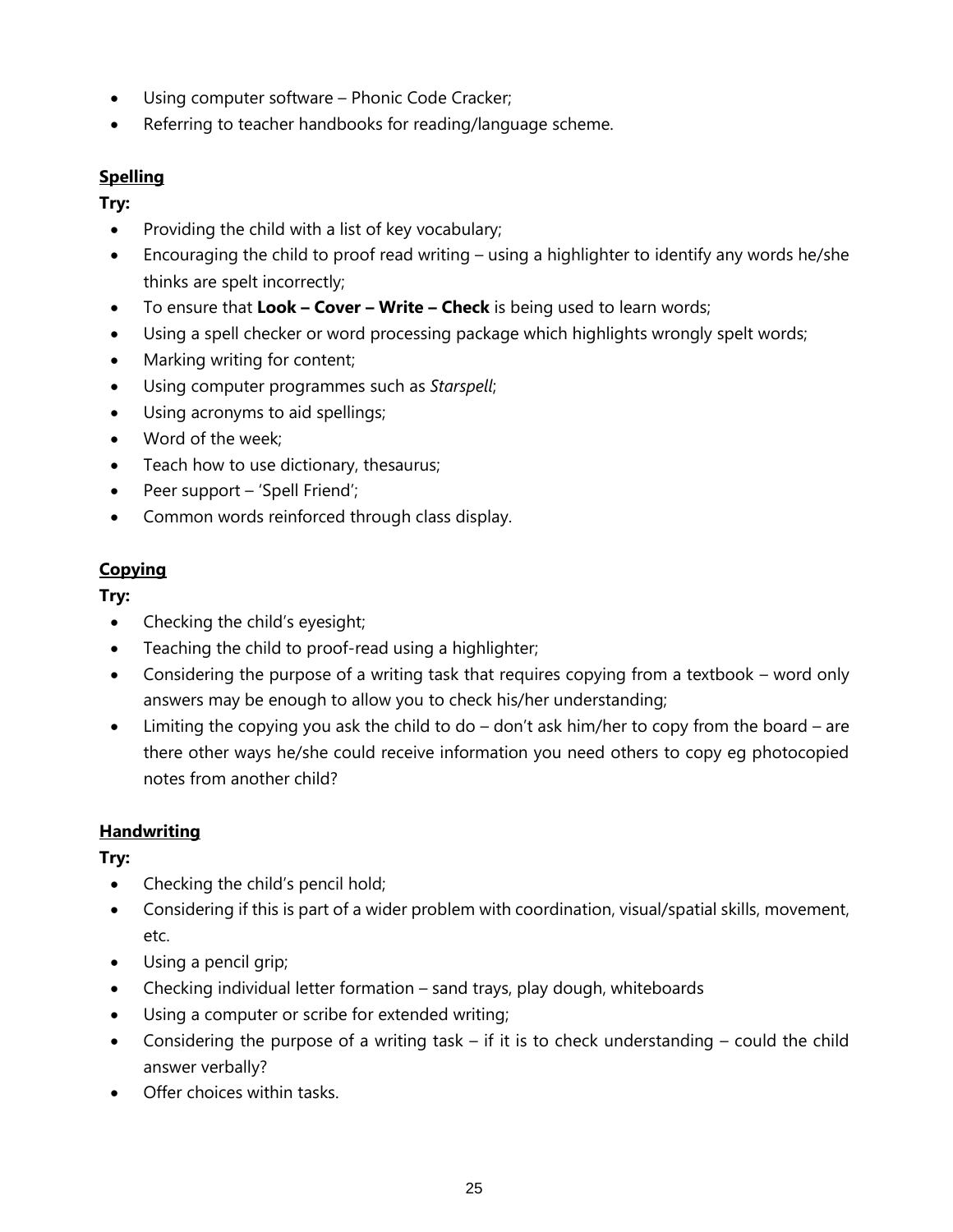## **Numeracy**

- Using concrete materials or a number line;
- Interactive games and activities;
- Cooperative learning approaches, group tasks with built in individual accountability;
- Repetition in various forms;
- Explanation of strategies, by children to other children;
- Reinforce relevance by linking to practical everyday experiences;
- Pair checking;
- Breaking down instructions into simple language, asking child or young person to repeat the instruction;
- AfL strategies to check for understanding eg traffic lights, thumbs up etc.;
- Rhymes and singing for times tables, odds and evens;
- ICT extension and consolidation, use of interactive SMART board;
- Visual displays to help learners and remind them of processes;
- Display strategies for pupils to refer to and scaffold learning;
- Cross-curricular links;
- Easy access to number squares and multiplication grids;
- Story books for learning numbers;
- Verbalising own thought processes to others;
- Guess, check, improve;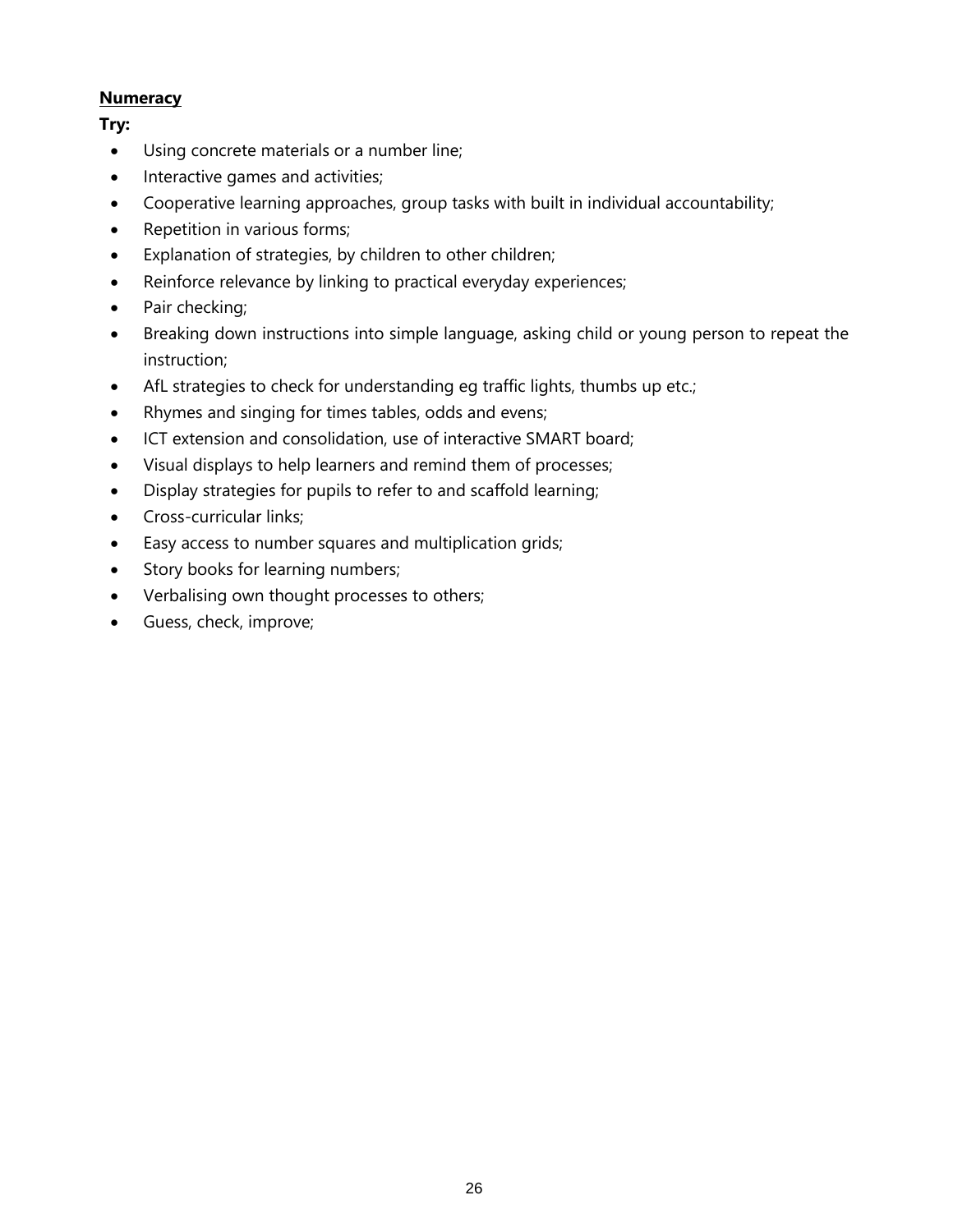#### **50 things to 'catch them being good' at**

- $\triangleright$  Coming into the classroom quickly and quietly
- $\triangleright$  Looking at the teacher quickly and quietly when asked to listen
- $\triangleright$  Following an instruction the first time they are asked
- $\triangleright$  Helping a classmate
- $\triangleright$  Being polite
- $\triangleright$  Tidying and cleaning up
- $\triangleright$  Working hard on a piece of work
- $\triangleright$  Putting their hand up and waiting to be asked to speak
- $\triangleright$  Holding the door open for someone
- $\triangleright$  Handing homework in on time
- $\triangleright$  Catching up with unfinished work or work missed due to absence
- $\triangleright$  Saying 'please' and 'thank you'
- $\triangleright$  Asking for help when they need it
- $\triangleright$  Walking quietly around the school
- $\triangleright$  Listening well in assembly
- $\triangleright$  Providing a good idea or suggestion in a discussion
- $\triangleright$  Working well with a group of classmates
- $\triangleright$  Listening to another's point of view
- $\triangleright$  Telling a school helper or a teacher of a problem in the playground rather than trying to sort it out by fighting
- ➢ Letting a teacher know if someone is bullying another child
- $\triangleright$  Carrying out a classroom task willingly and doing it well
- $\triangleright$  Looking after a younger child or new pupil at the school
- $\triangleright$  Offering help without being asked
- $\triangleright$  Taking turns, waiting for their turn
- ➢ Treating school books and equipment carefully
- $\triangleright$  Starting work quickly
- $\triangleright$  Keeping own books and possessions tidy
- $\triangleright$  Keeping own physical appearance tidy
- ➢ Moving from one task to another without teacher reminders